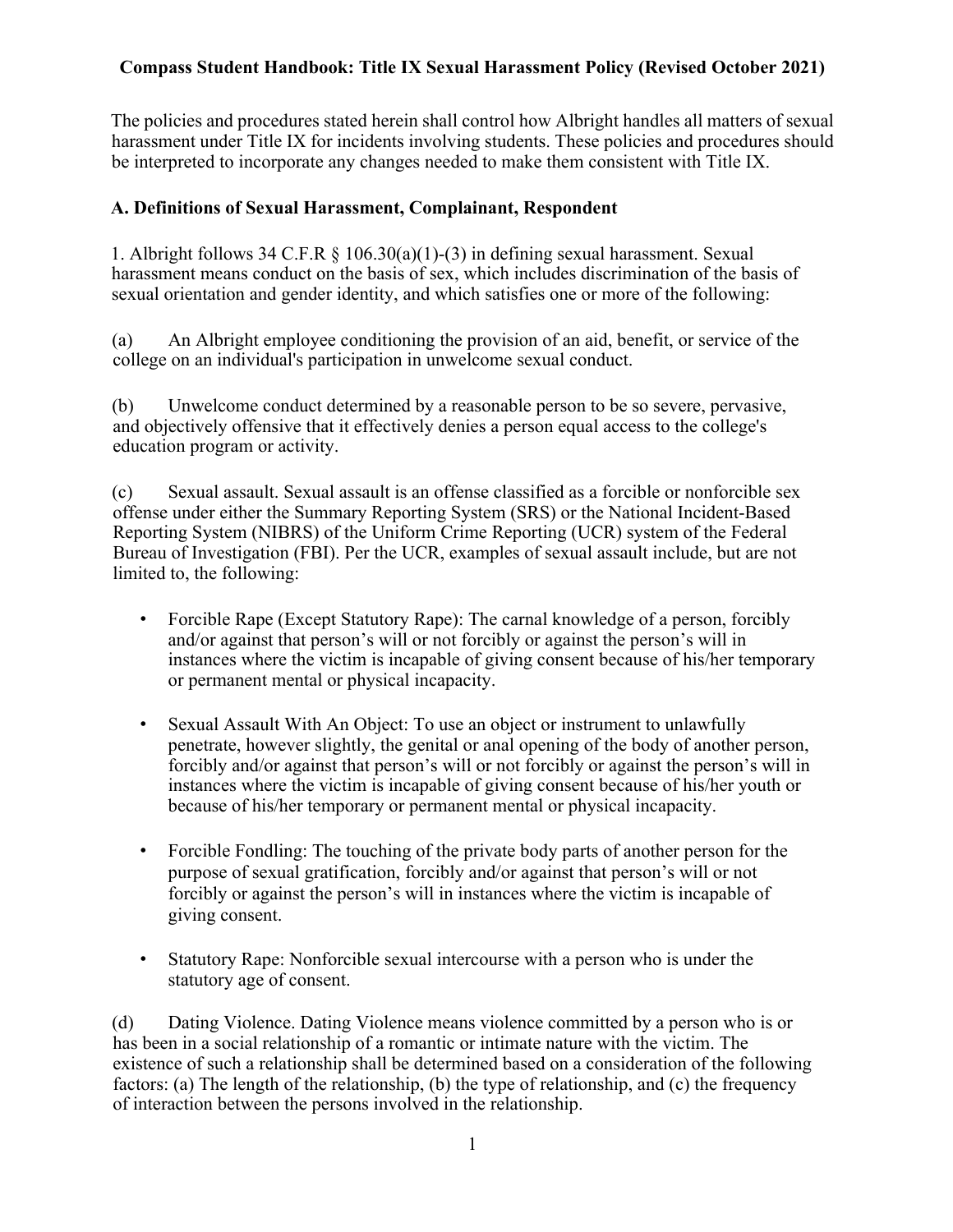(e) Domestic Violence. Domestic Violence includes felony or misdemeanor crimes of violence committed by a current or former spouse or intimate partner of the victim, by a person with whom the victim shares a child in common, by a person who is cohabitating with or has cohabitated with the victim as a spouse or intimate partner, by a person similarly situated to a spouse of the victim under the domestic or family violence laws of Pennsylvania, or by any other person against an adult or youth victim who is protected from that person's acts under the domestic or family violence laws of Pennsylvania.

(f) Stalking. Stalking means engaging in a course of conduct directed at a specific person that would cause a reasonable person to fear for his or her safety, or the safety of others, or suffer substantial emotional distress.

2. A Complainant is an individual who is alleged to be the target of conduct that could constitute sexual harassment.

3. A Respondent is an individual who has been reported to be the perpetrator of conduct that could constitute sexual harassment.

## **B. Filing a Report with the Title IX Coordinator/Compliance Officer or a Deputy Coordinator**

Any person may report sexual harassment to the Title IX Coordinator/Compliance Officer or a Deputy Coordinator. These individuals can be reached in person, by mail, by telephone, by email, or by any other means that results in them receiving a verbal or written report. A report can be made at any time of day, including during non-business hours.

Ms. Becki Achey is Albright's Title IX Coordinator/Compliance Officer and can be contacted at:

Becki Achey Dean of Students, Albright College Selwyn Hall Reading, PA 19612 610-921-7663 bachey@albright.edu

Additionally, any person can make an anonymous report of sexual harassment via the Albright College website here:

https://www.albright.edu/academic/college-catalog/student-life/discrimination-harassment-orsexual-misconduct-anonymous-complaint-form/

Please note that any *reports* made to a Deputy Coordinator are not considered *formal complaints*. As described further below in Section D, formal complaints must be filed with the Title IX Coordinator/Compliance Officer.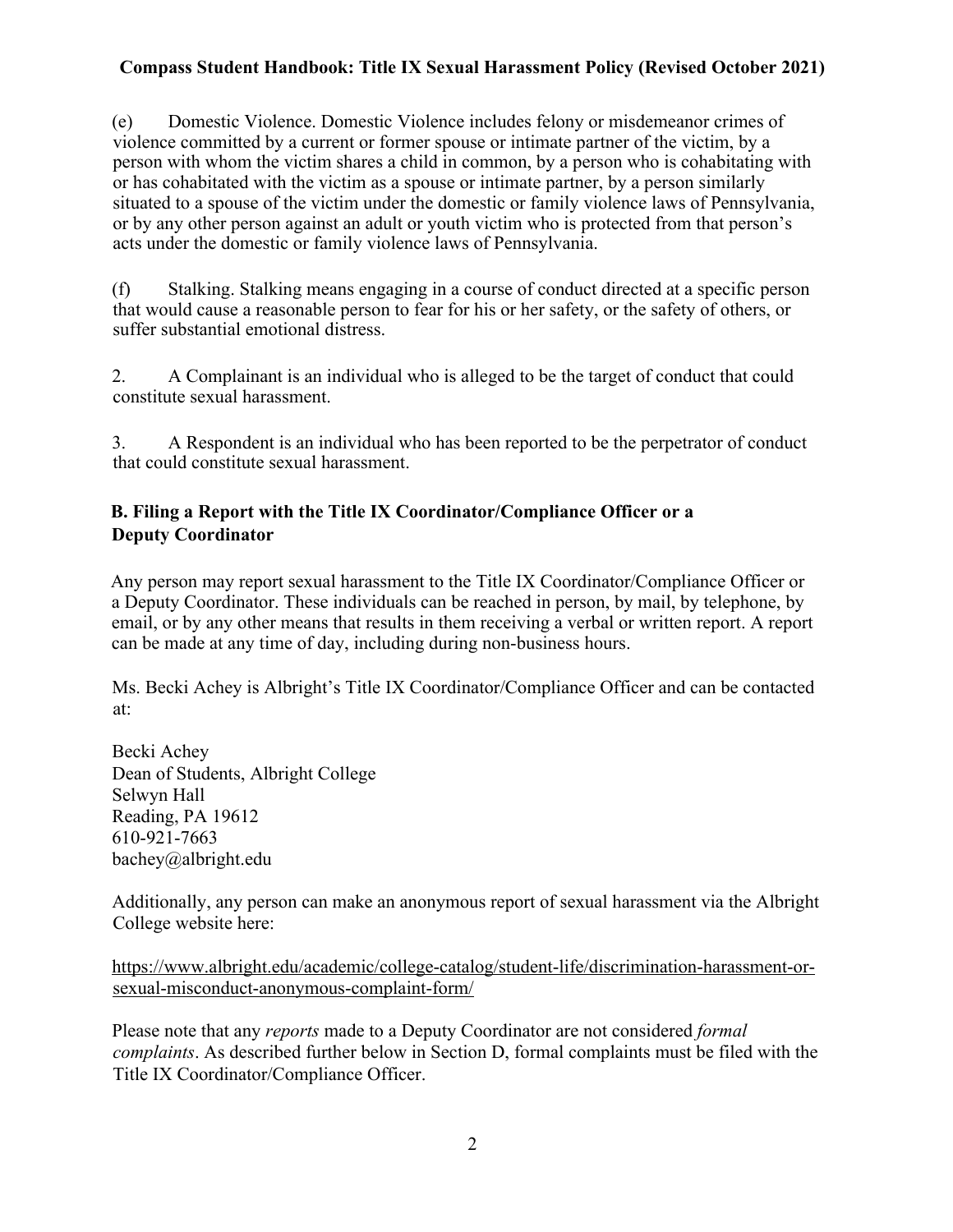Albright requires that its Title IX Coordinator/Compliance Officer and its Deputy Coordinator have no conflict of interest or bias for or against Complainants or Respondents generally, as well no conflict of interest or bias for or against any individual Complainant or Respondent.

### **C. Supportive Measures**

Supportive measures are not punitive, and they are free services that Albright offers to a Complainant or a Respondent before or after the filing of a formal complaint or even without a formal complaint.

Supportive measures may include, but are not limited to: no contact orders, counseling, extensions of deadlines or other course-related adjustments, modifications of work or class schedules, changes in work or housing locations and leaves of absence.

Upon notice of allegations of sexual harassment, Albright is committed to treating Complainants and Respondents equitably. Even before the filing of any formal complaint, when the college receives a report of allegations involving sexual harassment, the Title IX Coordinator/Compliance Officer will contact the Complainant to discuss possible supportive measures and the process for filing a formal complaint. Similarly, to treat the Respondent equitably, no disciplinary sanctions or other actions that are not supportive measures will be applied against a Respondent prior to the conclusion of Albright's grievance process.

### **D. Filing a Formal Complaint**

A Complainant may file a formal complaint only with the Title IX Coordinator/Compliance Officer. At the time of filing a formal complaint, the Complainant must be participating in or attempting to participate in an educational program or activity offered by Albright.

A formal complaint is a document or electronic submission from the Complainant to the Title IX Coordinator/Compliance Officer that 1) alleges sexual harassment against a Respondent(s), 2) requests that Albright investigate the allegation, and 3) includes the Complainant's physical or digital signature or otherwise indicates that the Complainant is the person filing the complaint. When filing a complaint, a Complainant may, but need not, identify a Respondent(s). Please note that there are precise requirements that must be followed to submit a formal complaint, and a failure to follow any of the requirements will result in no formal complaint being filed.

A Complainant may file a formal complainant with the Title IX Coordinator/Compliance Officer in person, by mail, or by electronic mail. Given that a formal complaint must be a document or an electronic submission (such as an email), it is not possible to file a formal complaint with the Title IX Coordinator/Compliance Officer by telephone.

At any time after filing a complaint, a Complainant may notify the Title IX Coordinator/Compliance Officer in writing that they would like to withdraw the complaint or any allegations contained in it.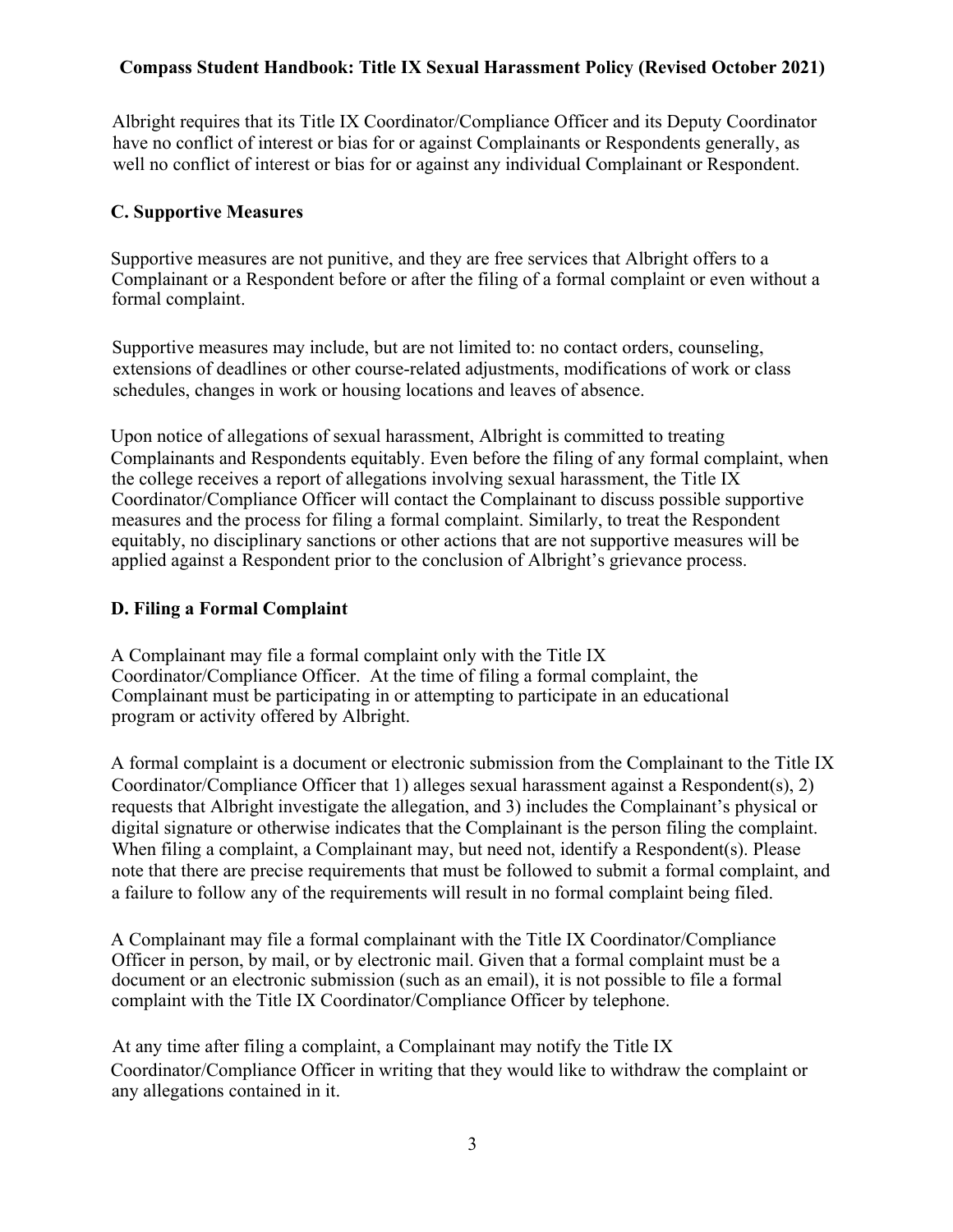If the Title IX Coordinator/Compliance Officer has notice of allegations of sexual harassment, the Title IX Coordinator/Compliance Officer may choose to file a formal complaint even if a Complainant chooses not to file one.

### **E. Written Notice after a Formal Complaint**

After a formal complaint is filed, and before any initial interviews, Albright will provide a written notice to the parties who are known.

The written notice will contain:

- An overview of how Albright investigates and adjudicates formal complaints, rights regarding an appeal, and any applicable informal resolution process that may be available.
- Sufficient details surrounding the allegations of sexual harassment. These details will include the identities of the parties involved in the incident, if known, the conduct allegedly constituting sexual harassment, and the date and location of the alleged incident, if known.
- Notice that the Respondent is presumed not responsible for the alleged conduct until a determination is made at the end of Albright's grievance process.
- Notice that the parties may have an advisor of their choice, who may be, but is not required to be, an attorney.
- Notice that, after its investigation, Albright will provide both parties, and if they have any advisors their advisors, any evidence obtained that is directly related to the allegations raised so that the parties can inspect and review it.
- Notice of Albright's provision on Acts of Dishonesty in its Code of Conduct which prohibits the parties from knowingly making false statements or knowingly submitting false information throughout the grievance process.

#### **F. Notice to Appear**

Along with the written notice issued after the filing of a formal complaint, both the Complainant and the Respondent will receive a "Notice to Appear."

The Notice to Appear is delivered by Public Safety and requires the Complainant's and the Respondent's signatures.

The Notice to Appear is not an admission of responsibility or an acceptance of the charged violation; it is an acknowledgement and a requirement to attend an Informational Meeting.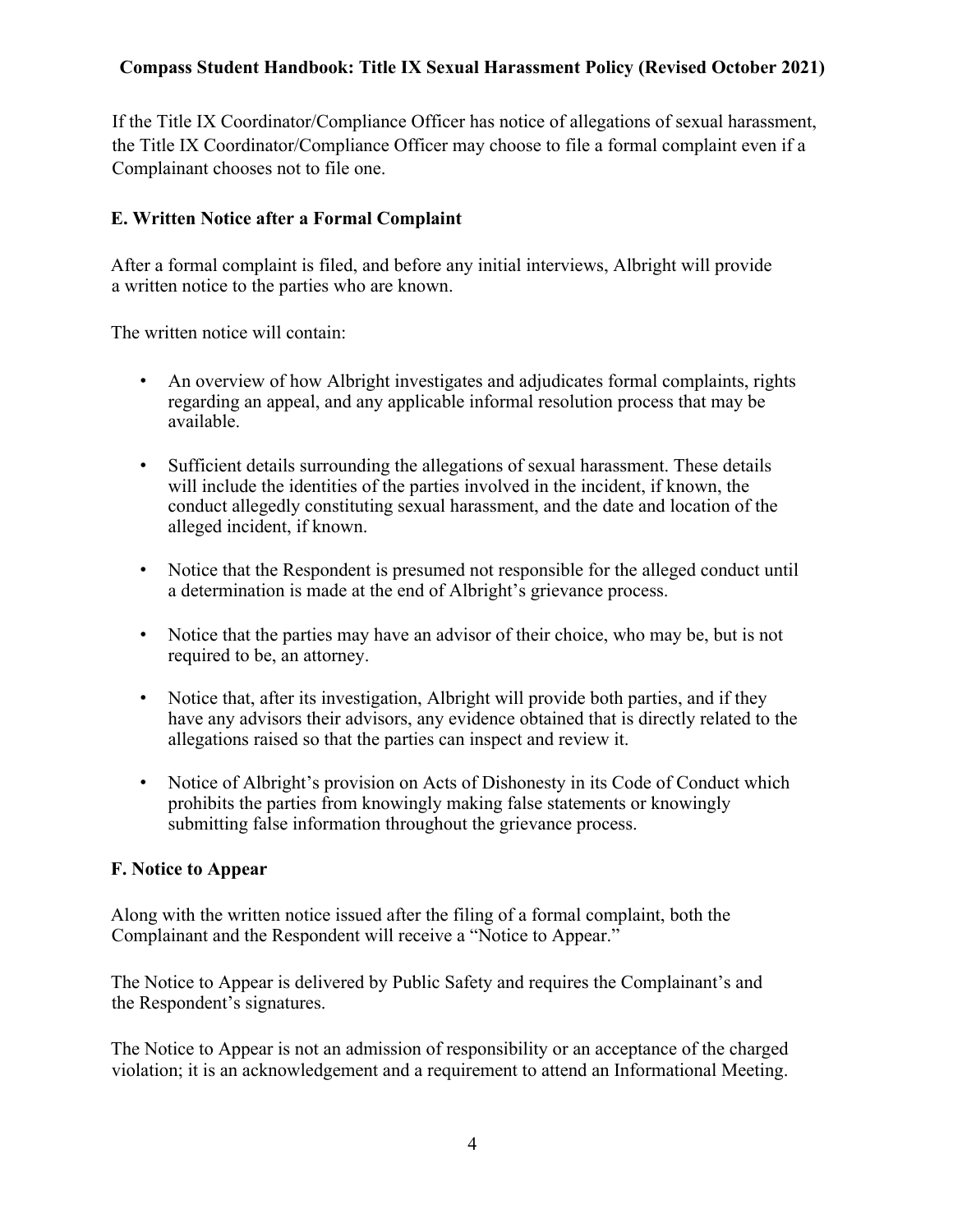No Informational Meeting will be scheduled earlier than 7 business days after Public Safety delivers the Notice to Appear to both the Complainant and the Respondent so that the parties have sufficient time to prepare a response.

### **G. Informational Meeting**

Informational meetings are scheduled separately with both the Complainant and the Respondent.

The Title IX Coordinator/Compliance Officer will be present at the informational meeting.

As a part of the official records that Albright maintains regarding its investigation of incidents involving allegations of sexual harassment, the college may record the informational meeting. It will give notice to the parties when doing so. Given the college's duty to ensure the confidentiality of incidents involving allegations of sexual harassment, neither the Complainant or the Respondent is allowed to record the informational meeting.

At the informational meeting, there will be discussion of the charges, the notice to appear form, and the student's rights. Any applicable supportive measures will also be discussed with the Complainant and the Respondent. At the informational meeting, students will have the opportunity to ask all necessary questions. Family members, friends, advisors, and attorneys are not allowed at the informational meeting. Procedures for Board hearings will also be discussed at the informational meeting.

Further, at the informational meeting, if the Complainant or the Respondent does not already have an advisor, there will be discussion of any advisors available through the college. Moreover, when it comes to the Complainant and the Respondent, there will be a discussion of the consequences of not selecting an advisor when it comes to any hearing. These consequences include being unable to conduct cross examination of the other party, as well as being unable to cross examine the other party's witnesses.

It is the student's responsibility to attend the informational meeting when notified. If the student should encounter difficulties attending the informational meeting, it is the student's responsibility to notify the Office of Community Standards within 24 hours and reschedule the meeting.

During the informational meeting, students will be able to review documents pertinent to the charges. The Respondent will have the right to accept, or deny, responsibility for the actions the Complainant alleges. If the Respondent accepts responsibility for their alleged actions, the Office of Community Standards will issue an appropriate sanction. The Respondent will sign the charge form indicating that they accept full responsibility for the charges and will be required to fulfill any sanctions imposed for their actions. Students who accept responsibility during the informational meeting waive their rights to an investigation, a hearing, and the appeal process.

If the student does not accept responsibility for violation of the charges, then a Board hearing will be scheduled after Albright completes its Investigative Report.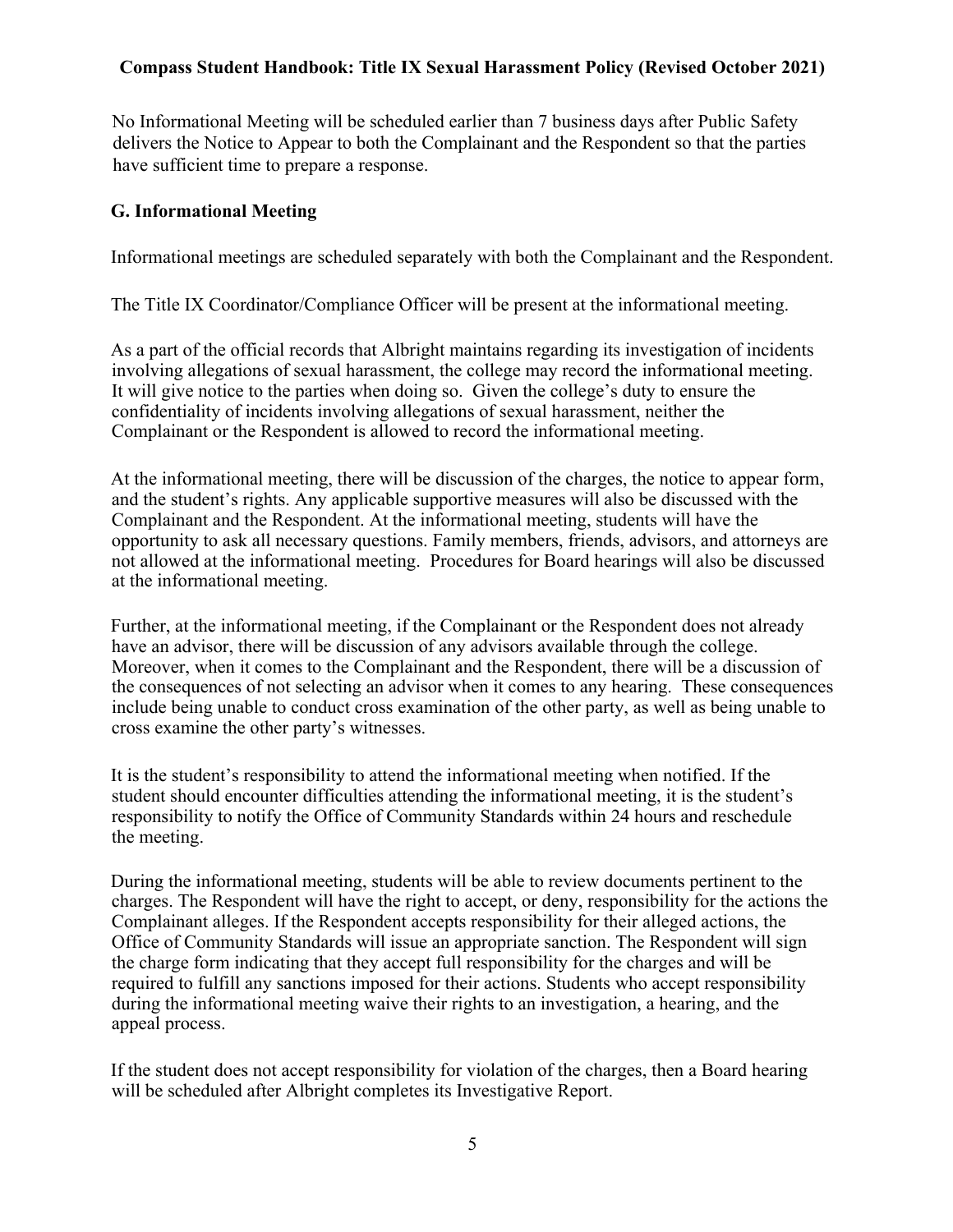Student rights include:

1) The right to review relevant documents included in his/her disciplinary file.

2) The right not to be subjected to duress or threats or any form of coercion in order to gain an admission of accepting responsibility from the accused student.

3) Meeting to review the outcome of a hearing and the institutional appeal process at the student's request.

4) The right to confidentiality during disciplinary proceedings. Information will only be shared within the campus community on a need to know basis and generally in consultation with the student.

5) When there is a good cause, students have the right to temporarily delay the grievance process or receive limited extensions. When this occurs, Albright will provide written notice to the Complainant and the Respondent of the delay or extension and the reasons for it.

6) Albright will not use questions or evidence that seek the disclosure of information protected under a legally recognized privilege unless a person waives their privilege.

7) Throughout the grievance process, Albright will not make credibility determinations based solely on a person's status as a Complainant, Respondent, or witness.

# **H. Investigation and Investigative Report**

When investigating a formal complaint, Albright bears the burden of proof and the burden of gathering evidence sufficient to reach a determination regarding responsibility, and it will consider, objectively, all relevant evidence. Albright also requires that its Investigators have no conflict of interest or bias for or against Complainants or Respondents generally, as well as that Investigators have no conflict of interest or bias for or against any individual Complainant or Respondent.

Throughout its investigation, Albright will provide both parties an equal opportunity to present witnesses, including fact and expert witnesses, as well as other inculpatory or exculpatory evidence. Moreover, Albright will not restrict the ability of either party to discuss the allegations under investigation or to gather and present relevant evidence.

Any party or witness whose participation is invited or expected at any investigative interview or other meeting will be given written notice of the date, time, location, participants, and purpose of interviews or meetings, as well as sufficient time to prepare to participate in any interviews or meetings.

In conducting its investigation, Albright will develop an Investigative Report. In developing its Investigative Report, the Investigator(s) will not make any final determination regarding responsibility.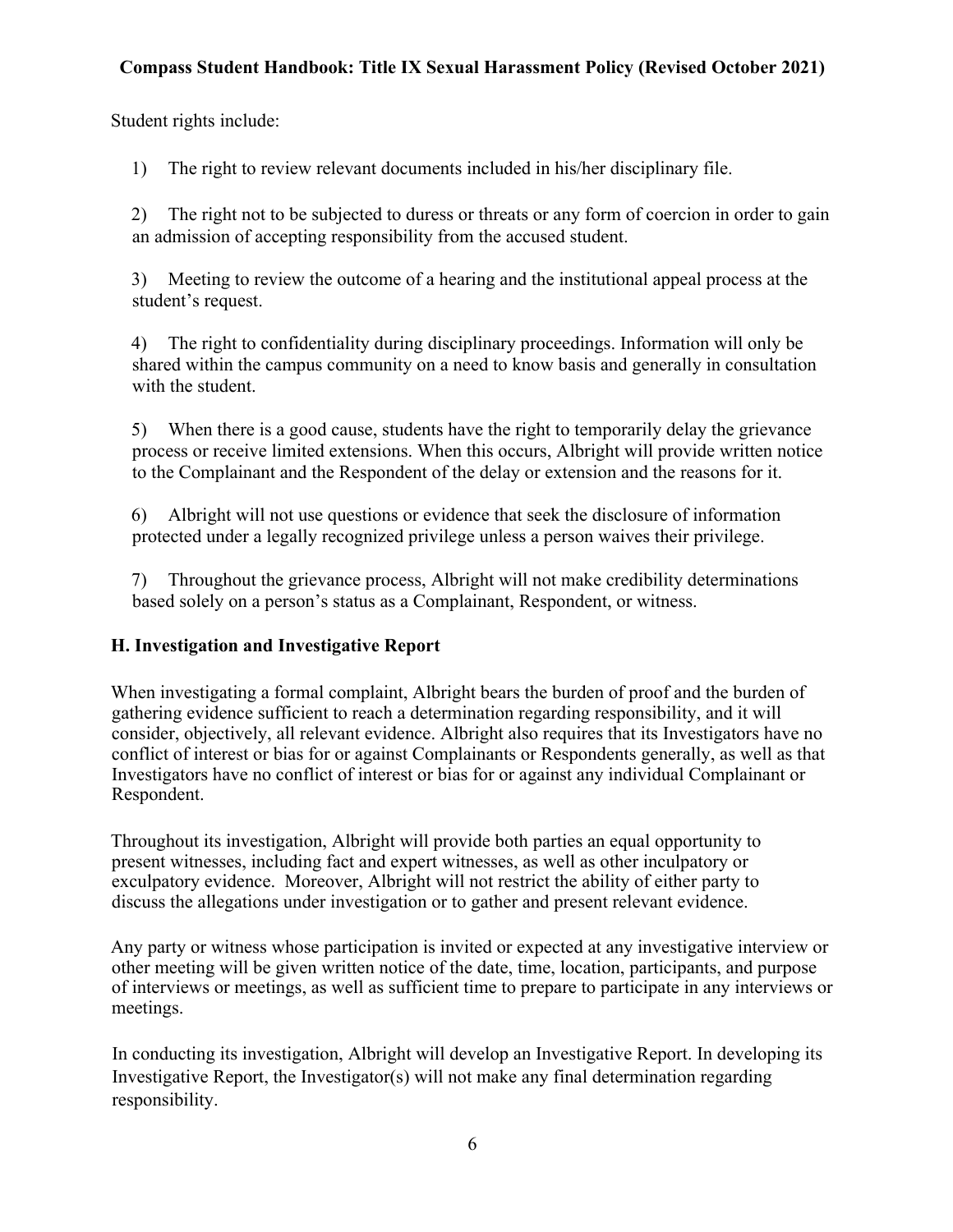Prior to the completion of the Investigative Report, the college will send both parties and, if they have any advisors at this time, their advisors *any* evidence the Investigator(s) obtained that is directly related to the allegations raised, and the parties will have at least 10 business days to submit a written response. The Investigator(s) will consider any written responses from the parties before completing the Investigative Report.

Related, at least 10 business days prior to a hearing, Albright will send both parties, and if they have any advisors at this time, their advisors an electronic or hardcopy of the final Investigative Report, and the parties will have the opportunity to submit a written response to this evidence. When the college sends a copy of the final Investigative Report to the parties, it will also send a copy of the final Investigative Report to the Community Standards Board.

Furthermore, any evidence that Albright obtains as a part of its investigation will be available at the hearing so that both parties can inspect it, review it, and refer to it during the hearing. Parties will also be able to inspect, review, and refer to this evidence during the hearing for purposes of cross-examination.

Finally, the Investigator(s) will be present at the Community Standards Hearing as a witness. As a witness, at any hearing, the Investigator(s) will not make any recommendations regarding a final determination regarding responsibility. The Investigator(s) role at hearings is described further below in Section K "Board Hearings."

#### **I. Community Standards Board Hearing**

The Community Standards Board hears any Title IX matters involving sexual harassment.

Parties have the right to an advisor at a Community Standards Board Hearing. This advisor may be any person of a student's choice, and it may include, but is not limited to, a family member, a friend, a faculty member, or an attorney.

The Community Standards Hearing Board is composed of faculty, staff and administrators. It is vested with the responsibility of resolving matters related to alleged violations of the Student Code of Conduct. Hearing Board members are trained specifically on matters that may be brought to Board hearings. Training happens regularly once per academic year and then on an ongoing basis as necessary and/or as mandates require.

The purpose of the Board is to be educative by redirecting behavior and increasing student awareness of the behavioral expectations of the Albright College community; however, the Board needs to weigh the rights of the Respondent against the welfare of the Albright College community.

Albright College and the policy of the Board require that all hearings before it be completely closed and confidential. The names of all parties in a case, including names of all witnesses, and information, both written and verbal, pertaining to the case, whether pending or completed, must not be revealed to any person other than Board Members responsible for hearing the case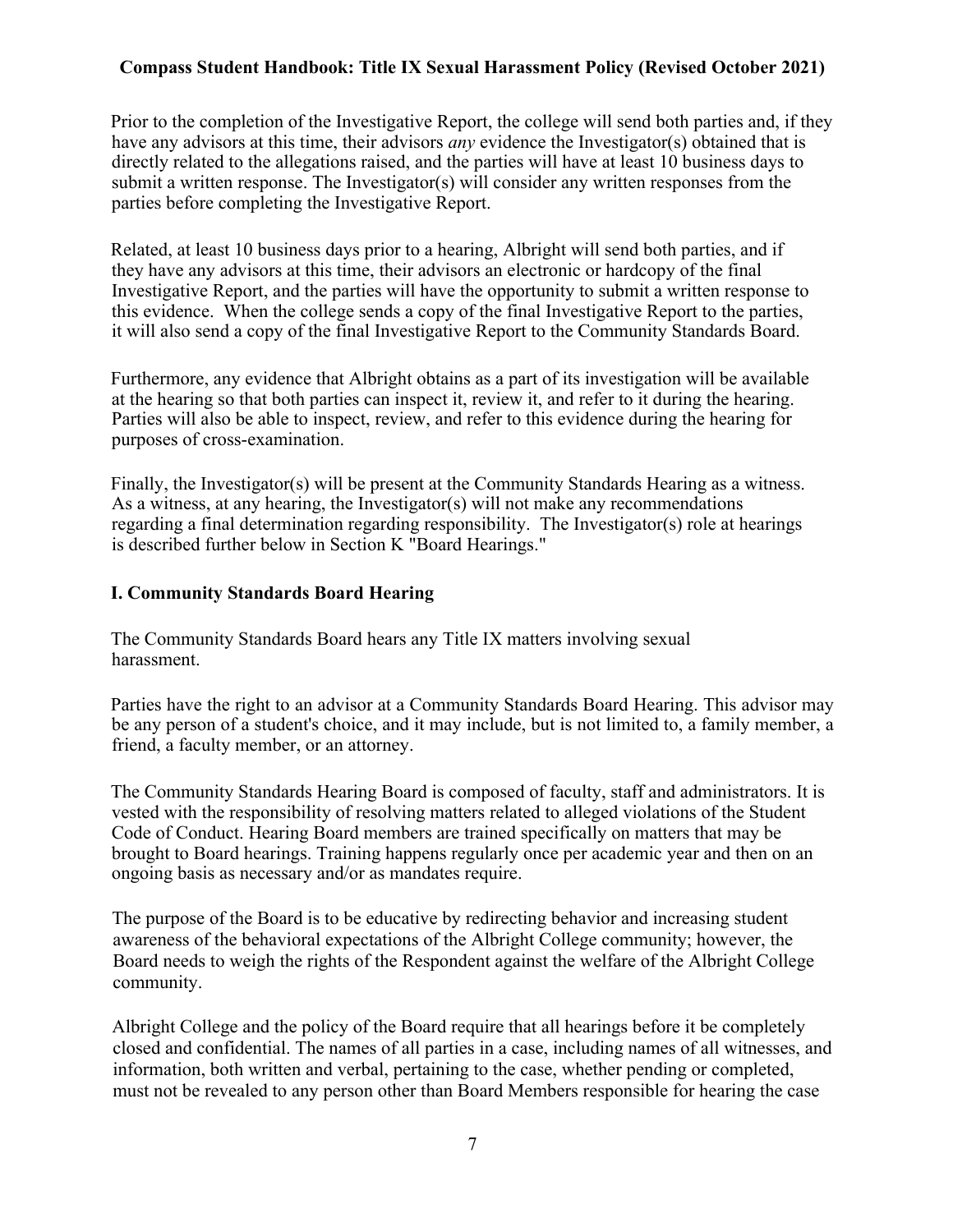or Albright College employees designated in the Student Code of Conduct as participants in the Albright College Student Conduct Process. Members of the various Boards or panels are obliged to refrain from discussing cases with anyone other than fellow members. At no time should a Board member be involved in the decision-making process when they have a vested interest in the outcome of the case. Any prior knowledge about the case or personal involvement with the reporting party, responding party, or a witness that would give cause for the Board member to be biased or prejudiced in the decision-making process is sufficient justification for removing oneself, or for being removed, from the deliberations. Related, if any Board member has any bias for or against Complainants or Respondents generally, then that provides sufficient justification for removing oneself, or for being removed, from the deliberations.

It is the responsibility of every member to consider, objectively, all relevant evidence to reach a fair and just decision. The confidential nature of the hearings pertains not only to the testimony presented but also to decisions rendered. The vote of each member is confidential and should not be discussed outside the executive session. Decisions of a Board are assumed to be that of the Board as a whole.

Unless the person is an advisor, family members, friends and attorneys are not permitted to sit in on hearing proceedings. Only the public safety director or designee/officer(s), Board members, Investigator(s), Complainant, Respondent, witnesses, advisors, members of the Office of Community Standards, or any other individuals that the college deems appropriate, are allowed in the hearing room.

Hearings will be digitally recorded or, at the Board's discretion, recorded by a court reporter, and parties have a right to inspect and review the digital recording or transcript of the hearing. The Dean of Students Office, as well as the Office of Community Standards, must maintain records for the safety and protection of the college community as a whole. Disciplinary records will be maintained, including those that result in a finding of "not responsible". Disciplinary records are expunged seven years after the student's graduation from Albright College, if all sanctions are completed. Disciplinary records are maintained indefinitely for non-graduates to protect the college community.

#### **J. Board Membership**

Each member of the Board shall bear equal responsibility for service at the call of the Chairperson.

The Chairperson is a voting member of the Board. The Chair will guide the hearing along in an orderly fashion. All relevancy determinations will be made by the Board as a whole, and the Chair will serve as the public spokesperson on behalf of the Board's determinations. If the Chairperson cannot serve for a particular case, they can appoint a temporary Chairperson.

Community Standards Hearings may not commence unless a minimum of three Board members are present with at least one representative from each of two constituency groups. The presence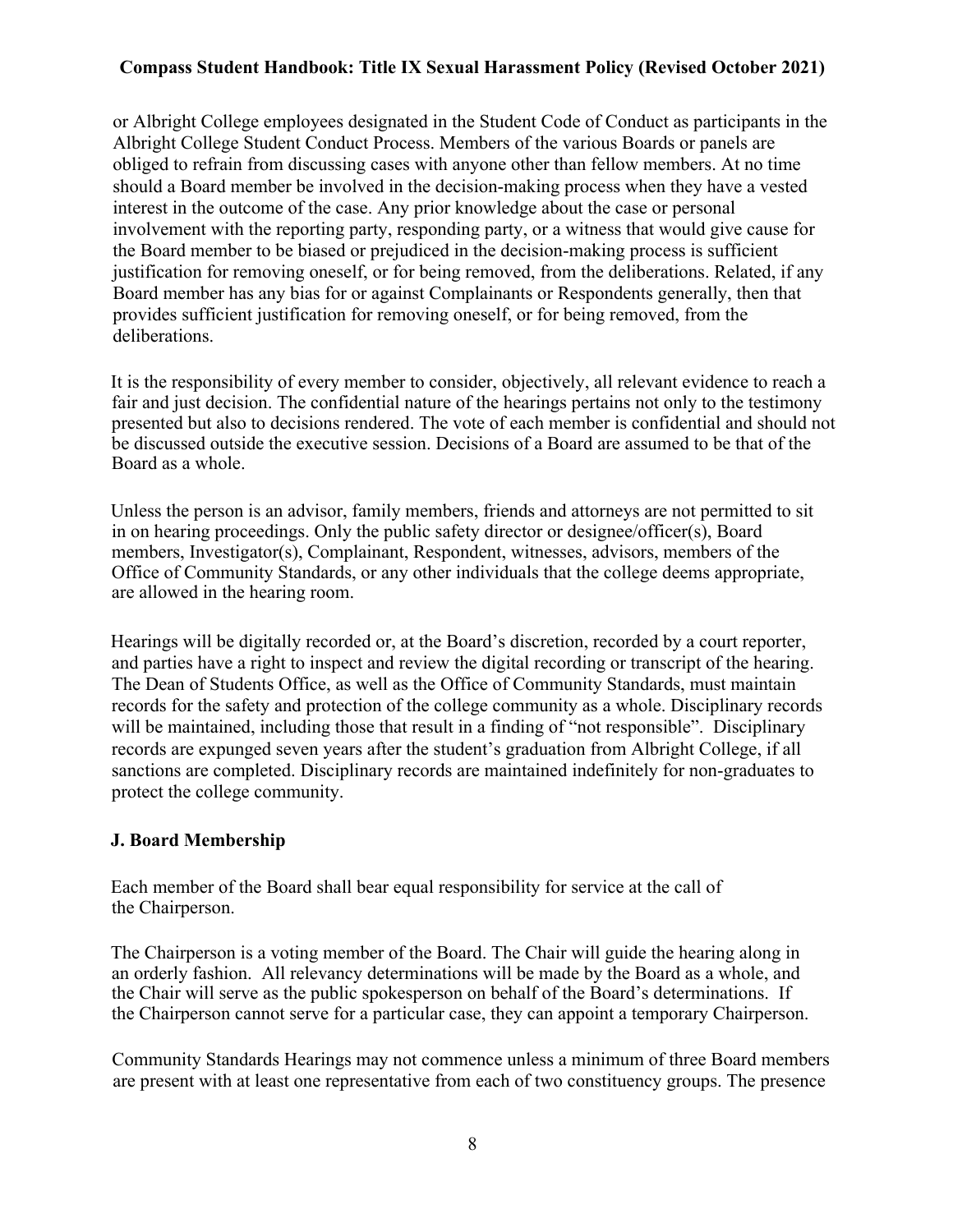of the Chair counts towards the minimum of the three Board members that must be present. The other two constituency groups that must be represented are:

- Faculty membership consists of full-time faculty members who complete training. A minimum of one member will be assigned to hear a particular case.
- Administrative and staff membership consists of administrative/staff members from any administrative division on campus who complete training. A minimum of one administrative/staff member will be assigned to hear a particular case.

In order to avoid tie-votes, all Community Standards Hearings must have an odd number of Board members, and all Board members must vote on all issues before the Board including on issues of relevancy at hearings. The Board will have either three or five members.

Finally, please note that Albright requires that, at a Community Standards Hearing, no Board Member can be a Title IX Investigator(s) or Albright's Title IX Coordinator/Compliance Officer.

## **K. Board Hearings**

# **Hearings Process**

- 1) Hearings will not occur any earlier than 10 business days after the completion of the Investigative Report.
- 2) Hearings will begin exactly on time. Students should notify the Office of Community Standards of any difficulties they may have getting to the hearing at the designated time and place.
- 3) If witnesses are to give statements at the hearing, both the Complainant and the Respondent must provide a list of witnesses (with contact information for each witness) to the Office of Community Standards 7 business days prior to the scheduled hearing. Further, upon receipt of the Complainant and the Respondent's witness lists, the Office of Community Standards will provide any witness who is invited to attend a hearing with a written notice of the date, time, location, participants, and purpose of the hearing, as well as sufficient time to prepare to participate in any hearing.

Finally, after receiving the Complainant and the Respondent's list of witnesses, the Office of Community Standards will also provide the Community Standards Board with these lists.

4) Albright will make recordings or transcripts of all hearings and maintain all records on file within the Office of Community Standards. Tapes or digital recordings or transcripts may be reviewed by college personnel external to the hearing if the decision is appealed. Albright's recording of the hearing will be available to the parties for their inspection and review.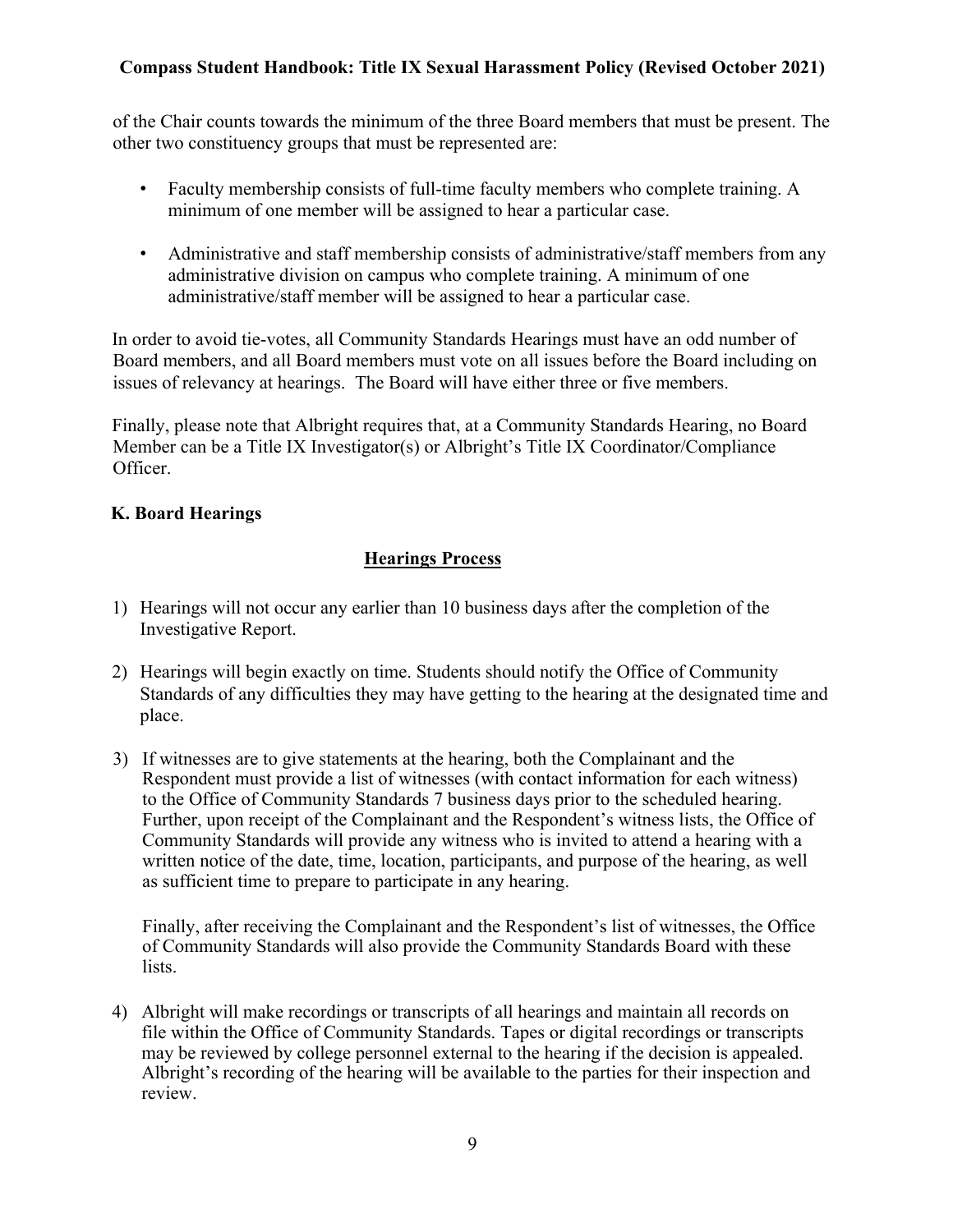- 5) Hearings are confidential.
- 6) Any student or group referred to the Board is requested to appear at the time set for the hearing. If the student or group or its representative fails to appear without providing a good cause beforehand, the case shall be heard without the person(s) present.
- 7) The Complainant, Respondent, and witnesses will be administered an oath by the Chair. The giving of false information by a student, faculty member, administrator/staff personnel to the Board is a serious matter and will lead to appropriate disciplinary action. All persons appearing before the Board shall be informed of this fact.
- 8) If a party attends a hearing without an advisor, Albright will offer to provide one free of charge. [At the Informational Meeting, students are requested to state if they need the college to appoint an advisor.]
- 9) At the hearing, each party's advisor will be permitted to ask the other party and any witnesses, including expert witnesses, all relevant questions, including follow-up questions. Each party's advisor will also be permitted to cross-examine the other party and the other party's witnesses.
- 10) There are only two situations where questions and evidence about a Complainant's sexual predisposition or prior sexual behavior are relevant: i) Where the questions and evidence are offered to prove that someone other than the Respondent committed the conduct alleged by the Complainant, and ii) Where the questions and evidence concern specific incidents of the Complainant's prior sexual behavior with the Respondent and are offered to prove consent. Beyond these two situations, questions about a Complainant's sexual predisposition or prior sexual behavior are not relevant.
- 11) While, at a hearing, the Board can ask questions aimed to elicit information from parties and witnesses; unlike the Complainant and Respondent's advisors, they cannot ask questions that challenge someone's plausibility, credibility, reliability, motives, or consistency.
- 12) If a party or witness does not answer any questions, in making its final determination, the Board will not make any inference regarding responsibility based solely on a party or witness's refusal to answer questions. Similarly, if a party or a witness is absent from the hearing, in making its final determination, the Board will not make any inference regarding responsibility based solely on a party or witness's absence.
- 13) The Title IX Coordinator, or an Investigator, will have available at the hearing a written statement regarding the procedural steps that Albright took prior to the start of the hearing. This statement will include a description of any notifications made to the parties, interviews that were conducted with parties and witnesses, site visits, and methods used to gather other evidence. At the hearing, this written statement will be provided to the Board and a copy will be given to the parties. [Please note, that after a hearing, in its written determination, the Board will discuss not only the procedural steps taken prior to a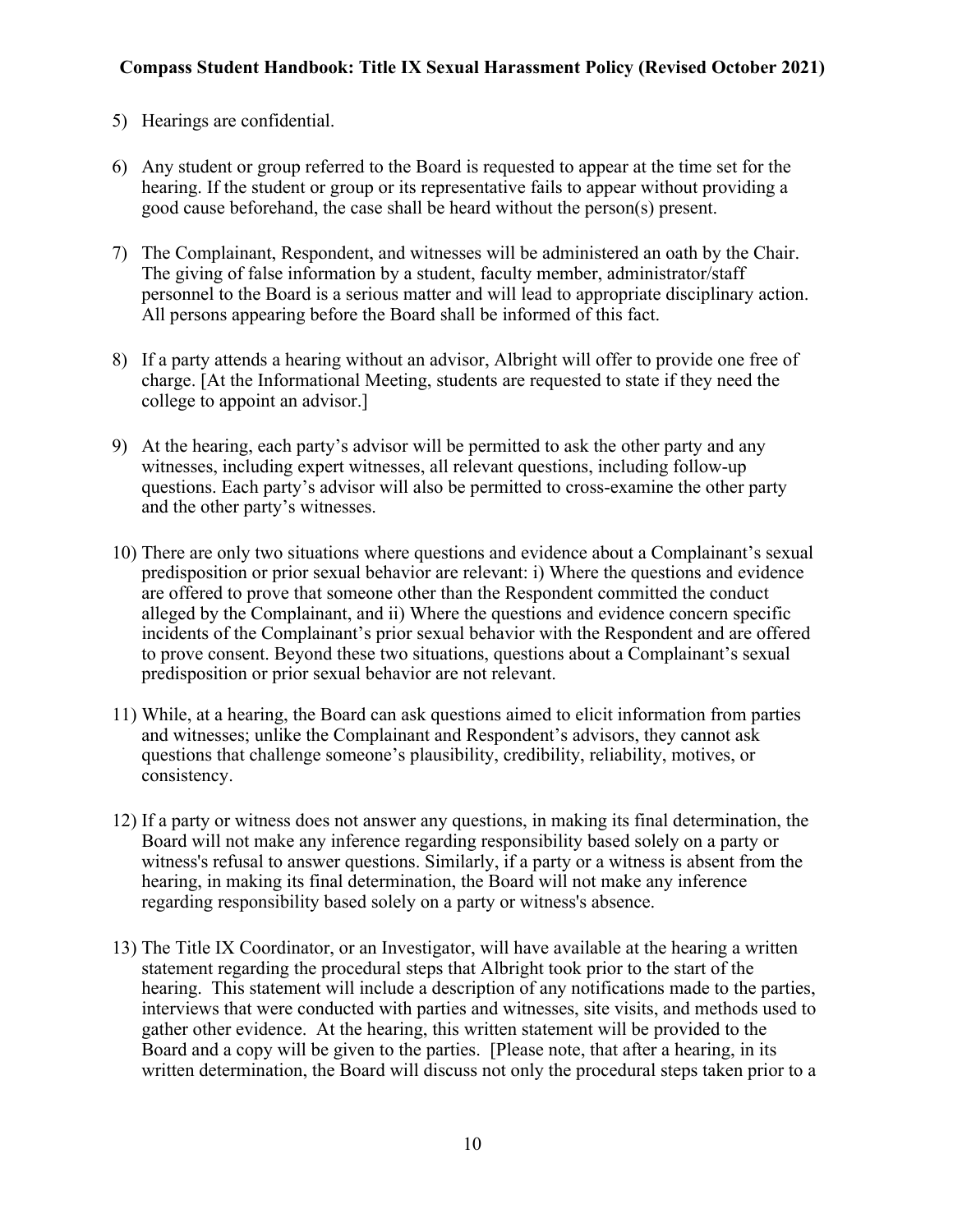hearing, but, in its discussion of procedural steps, the Board will also add a discussion reviewing the hearing held.]

- 14) At Albright's discretion, any or all parties, witnesses, and other participants may appear at the hearing virtually through technology that enables all participants to simultaneously see and hear each other.
- 15) At the request of either party, Albright will provide for a live hearing to occur with the parties located in separate rooms with technology that enables the decision-maker(s) and parties to hear and see each other.
- 16) Upon receipt of the Complainant and the Respondent's witness lists prior to a hearing, the Board may ask the Office of Community Standards to request that other witnesses be present at the hearing that are not called by the Complainant or the Respondent. Upon receiving such a request, the Office of Community Standards will provide any witness who is invited to attend a hearing with a written notice of the date, time, location, participants, and purpose of the hearing, as well as sufficient time to prepare to participate in any hearing.

The Board also recognizes that anyone that it requests to be present at the hearing has the right to refuse to participate. Moreover, Albright will not intimidate, threaten, coerce, punish, retaliate against, or discriminate against anyone that exercises their right to refuse to participate in a hearing. To the extent that it is possible and practical for it to do so, if the Board request any witnesses to be present at a hearing that are not called by the Complainant or the Respondent, the Office of Community Standards will notify the Complainant and the Respondent, and their advisors, of such requests prior to a hearing.

- 17) At the hearing, both the Complainant and the Respondent will be given the opportunity to challenge the participation of a specific hearing Board member on that grounds that a Board member has a bias against Complainants or Respondents generally or against the Complainant or Respondent individually.
- 18) During a hearing, if the Board believes that it would benefit from hearing from a witness not called by either the Complainant or the Respondent, the Board may either temporarily delay the hearing or schedule a continuation of the hearing at a future date so that the Board can ask the Office of Community Standards to request that this witness be present. Upon receiving such a request, the Office of Community Standards will provide any witness who is invited to attend a hearing with a written notice of the date, time, location, participants, and purpose of the hearing, as well as sufficient time to prepare to participate in any hearing.

The Board also recognizes that anyone that it requests to be present at the hearing has the right to refuse to participate. Moreover, Albright will not intimidate, threaten, coerce, punish, retaliate against, or discriminate against anyone that exercises their right to refuse to participate in a hearing. In the event that the Board temporarily delays a hearing or schedules a continuation of a hearing at a future date in an attempt to hear from a witness not requested by the Complainant or the Respondent, the Complainant and the Respondent and any necessary participants in a hearing will receive a written notice from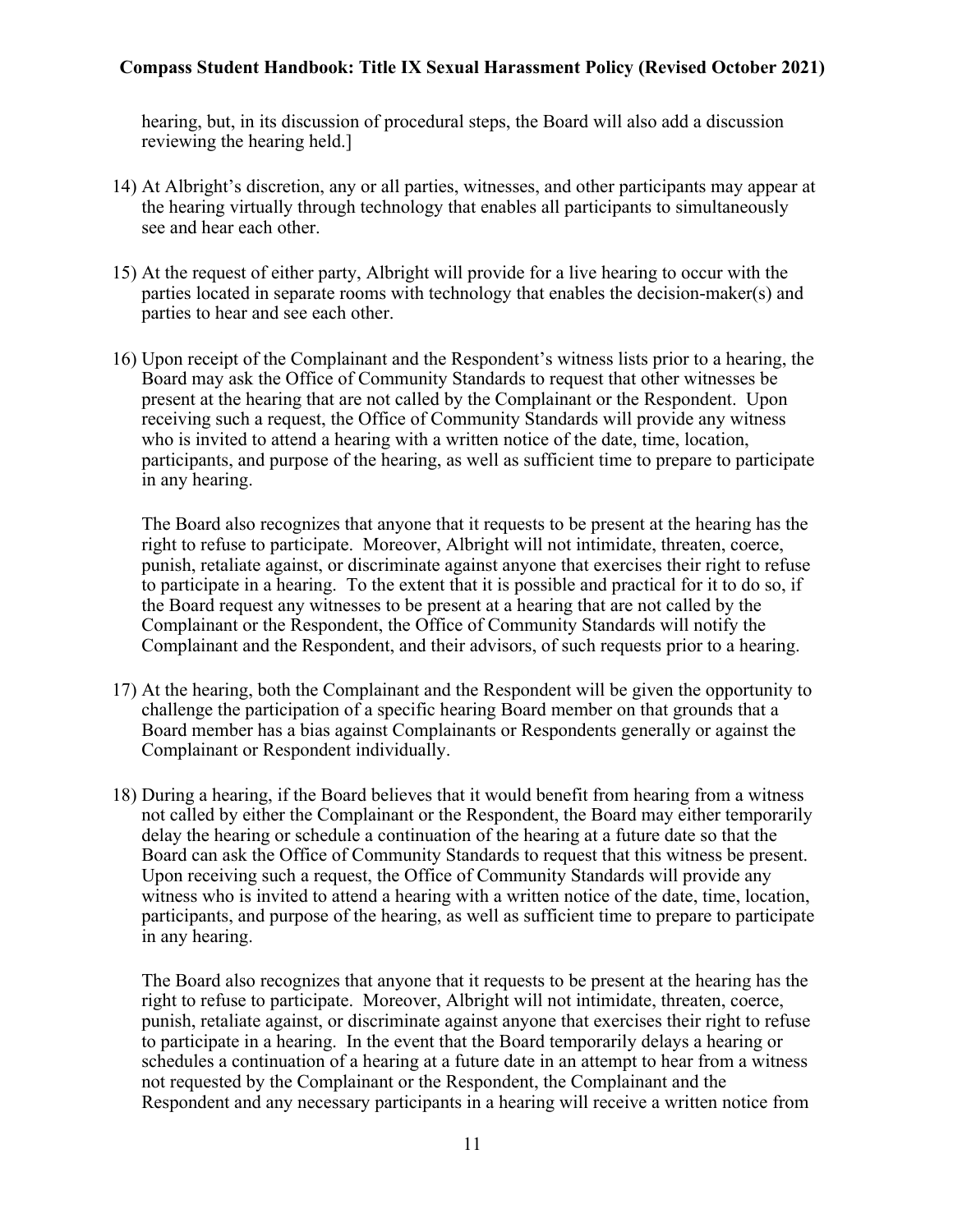the Office of Community Standards explaining the reason for the delay in the hearing process and stating when the hearing will reconvene.

- 19) During a hearing, the Board has the right to temporarily delay a hearing or schedule a continuation of a hearing when there is good cause to do so. In the event that the Board temporarily delays a hearing or schedules a continuation of a hearing at a future date for good cause, the Complainant and the Respondent and any necessary participants in a hearing will receive a written notice from the Office of Community Standards explaining the reason for the delay in the hearing process and stating when the hearing will reconvene.
- 20) During a hearing, the Board reserves the right to have its own attorneys or counsel present on its behalf.

#### **Hearing Decorum**

Albright is committed to the respectful treatment of all individuals involved in a Community Standards Hearing. To that end, the following rules of decorum are to be followed at any hearing.

- 1) Everyone involved in a hearing must treat the other individuals present with dignity and respect.
- 2) All questions asked should be asked with a respectful tone.
- 3) Parties and advisors will refer to other parties, witnesses, advisors, and institutional staff using a person's preferred name and gender and shall not intentionally misname or misgender that person in communication or questioning.
- 4) After a question is asked by an advisor, before answering, the Complainant, the Respondent, and any witnesses should pause to see if the Board raises relevancy objections. The Board will make a determination regarding the relevancy of any questions asked, and the Complainant, the Respondent and any witnesses must follow the Board's directions when it comes to answering any questions deemed irrelevant.
- 5) No individual present at a hearing may act abusively or disrespectfully during the hearing toward any other individual.
- 6) During cross-examination, an advisor:
	- a. May not yell, scream, badger, or physically "lean in" to a party or witness's personal space;
	- b. May not approach the other party or witnesses without first obtaining permission from the Board;
	- c. May not use profanity or make irrelevant *ad hominem* attacks upon a party or witness;
	- d. May not continue to try to ask questions that the Board has already deemed irrelevant;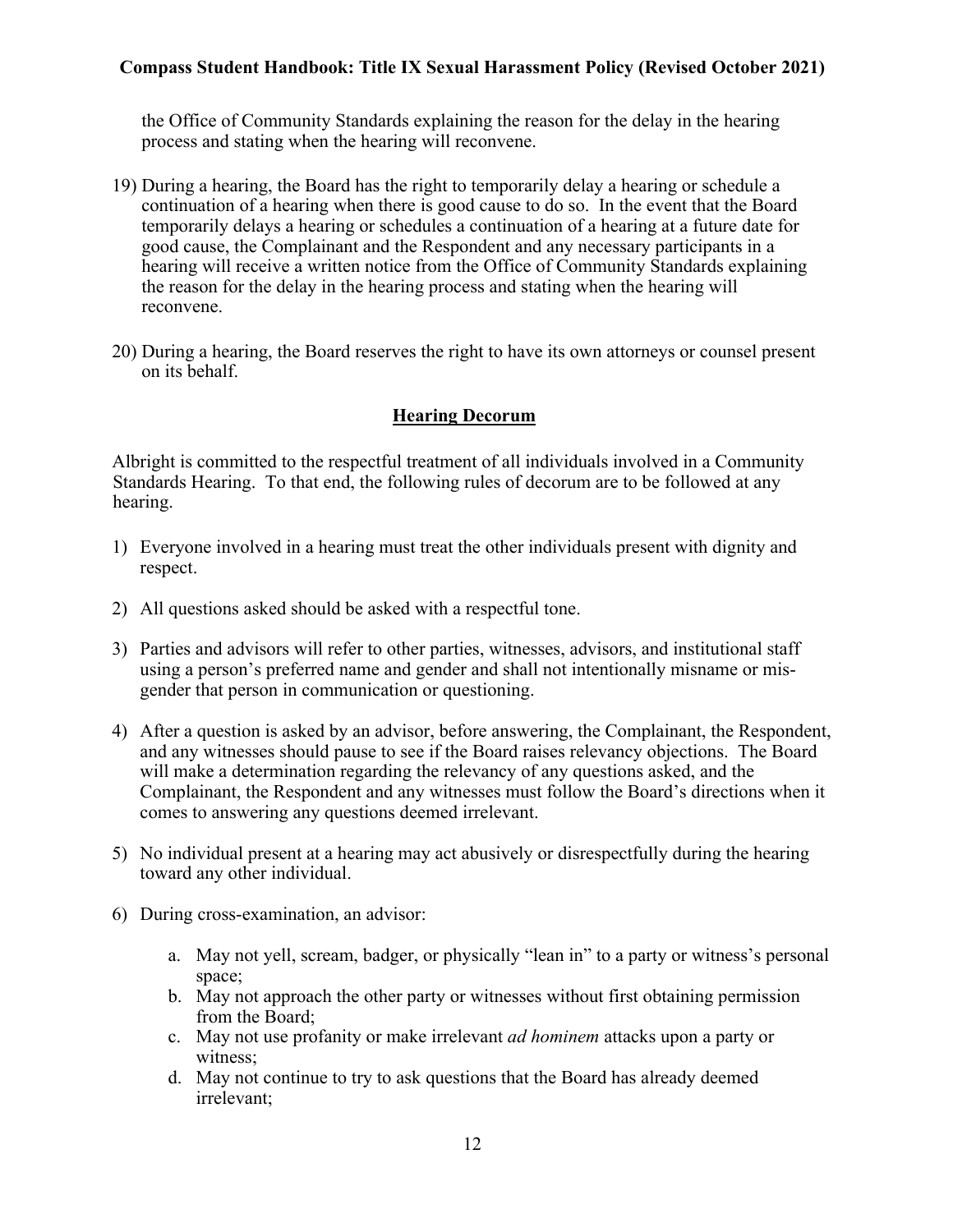- 7) Advisors may not ask questions out of turn.
- 8) To avoid disruption to the hearing, no one should leave the hearing room or any virtual meeting unless they first receive permission from the Board or unless the Board calls for a temporary break.
- 9) No one is allowed to wear any intimidating or harassing apparel or clothing to a hearing.
- 10) Those present at a hearing should remain silent unless they are called upon to speak by the Board or unless they are answering questions from a party's advisor. During a hearing, no party or witness or individual present is allowed to engage in disruptive activities including, but not limited to, loud whispering, applause, heckling, outbursts, the use of profanity, or other disruptive behavior.
- 11) Any cellular telephones or smartphones brought into a hearing room must be turned to the "OFF" setting during proceedings. Even phones on a "vibrate" setting can be disruptive.
- 12) The Respondent, the Complainant, any witnesses, and any advisors should not engage in any text messaging during a hearing.
- 13) Unless permission is granted by the Board, during a hearing, the Respondent, the Complainant, any witnesses, and any advisors should not engage in any communications of any sort with any individuals not present at the hearing.
- 14) Beyond the official transcript or recording of the hearing conducted by Albright, no individual is authorized to record a hearing.

If the Complainant, the Respondent, any witnesses, or any advisor violates any rules of decorum, the Board may exercise their discretion to issue what they deem to be an appropriate sanction. These sanctions may include, but are not limited to, a verbal warning, a pause in the hearing process, or asking the Complainant, the Respondent, any advisors, or any witnesses to leave a hearing. If the Board asks the Complainant, the Respondent, any advisors, or any witnesses to leave the hearing, the Board may continue the hearing in the absence of the disruptive individual. Alternatively, the Board, at their discretion, may temporarily adjourn the hearing. In such an event, the participants in a hearing will receive a written notice from Albright explaining the reason for the delay in the hearing process and stating when the hearing will reconvene.

Not only may the Board ask any advisor to leave a hearing for violating any rules of decorum, but the Board reserve the right to require a party to use a different advisor. In the event that the Board asks an advisor to leave a hearing, or requires a party to use a different advisor, the Board may temporarily adjourn the hearing. In such an event, the participants in a hearing will receive a written notice from Albright explaining the reason for the delay in the hearing process and stating when the hearing will reconvene.

Furthermore, in the event that the Board requires a party to use a different advisor, the Board will make note of this, and the reasons for their decision, in their written determination of responsibility.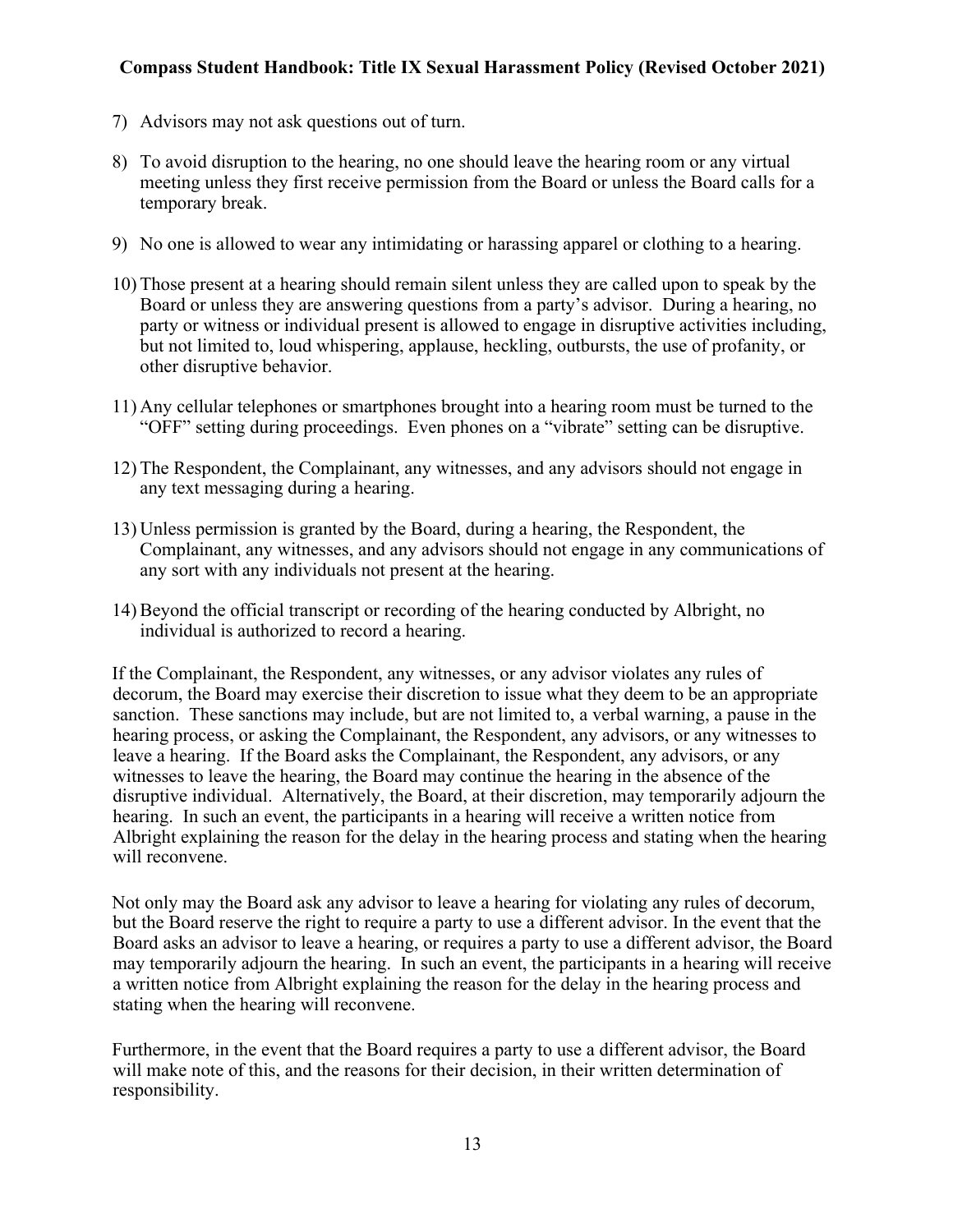Finally, in the event that the Board requires a party to use a different advisor, the Board has the right to make a recommendation to Albright to forbid that advisor from serving as an advisor at any future hearings, and, moreover, the college reserves the right to act upon such a recommendation from the Board.

### **Hearing Procedures**

- 1) Call to order by the Chairperson.
- 2) Verification of a minimum of three Board members, as well as an odd number of Board members.
- 3) The Chairperson will read the complaint against the Respondent. After reading the complaint, the Chairperson will remind everyone present that the Respondent is presumed not responsible for the alleged conduct until a determination of responsibility is made at the end of this grievance process. Moreover, the Chair will remind everyone that the burden of proof and the burden of gathering evidence sufficient to reach a determination regarding responsibility rests on Albright College, not the Respondent or the Complainant. After making these reminders, the Chair will give the Respondent the opportunity to plead "responsible" or "not responsible" for each charge.
- 4) If the Complainant or the Respondent fails to attend the hearing without providing good cause beforehand, the hearing will continue in his/her absence.
- 5) The Investigator(s) will make brief remarks on the following topics:

(a) The date and time regarding when the Complainant first contacted Public Safety. (b) The actions Public Safety took after being contacted by the Complainant (i.e. transporting the Complainant from a dormitory to Public Safety, taking the Complainant to a hospital or the Gable Health Center, contacting any police departments, etc.). (c) The evidence acquired by Public Safety during its investigation (i.e. clothing, textmessages, etc..).

(d) The names of any individuals interviewed as a part of its Investigation, as well as the date and times for those interviews.

6) Complainant proceeds as follows.

(a) Complainant or Complainant's advisor makes opening statements.

(b) The Complainant presents factual testimony supporting the charges, or the Complainant through questioning from the Complainant's advisor, presents factual testimony supporting the charges.

(c) The Respondent's advisor may question the Complainant.

(d) After the Respondent's advisor questions the Complainant, the Board may question the Complainant.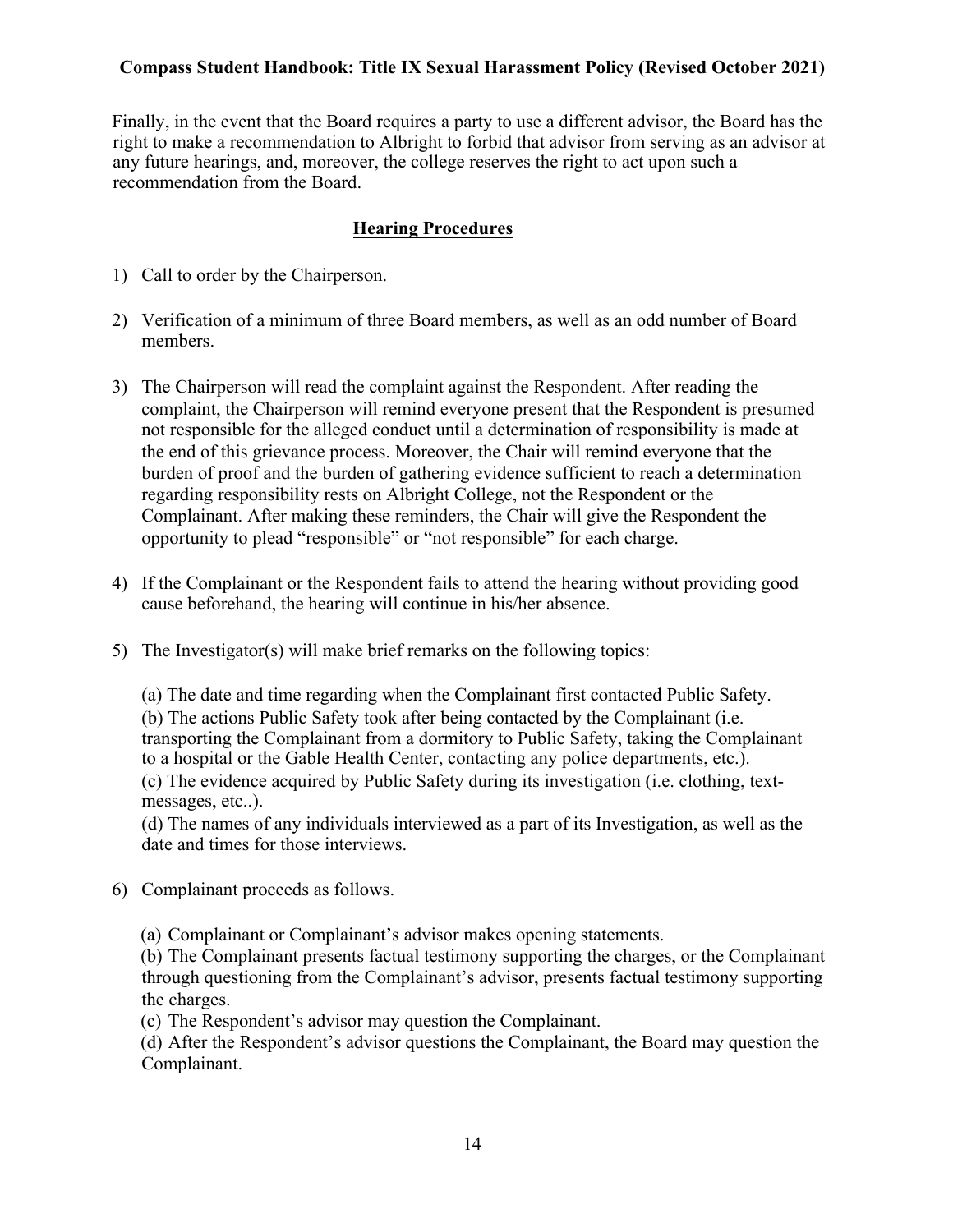(e) After the Board questions the Complainant, the Complainant's advisor will be given a final opportunity to question the Complainant.

(f) After the Complainant's advisor is given a final opportunity to question the Complainant, the Respondent's advisor will be given a final opportunity to cross-examine the Complainant.

- 7) Complainant's advisor calls witnesses one-by-one.
	- (a) Immediately after a witness is called and questioned by the Complainant's advisor, the Respondent's advisor will be given the opportunity to cross-examine that witness.
	- (b) After the Respondent's advisor cross-examines a witness, the Board will be given the opportunity to ask questions of that witness.
	- (c) After the Board asks questions of a witness, the Complainant's advisor will be given a final opportunity to question that witness.
	- (d) After the Complainant's advisor has a final opportunity to question a witness, the Respondent's advisor will be given a final opportunity to cross-examine that witness.
	- (e) Process (a)-(d) will repeat for each of the Complainant's witnesses until all of the Complainant's witnesses are questioned and cross-examined.
- 8) Respondent proceeds as follows.
	- (a) Respondent or Respondent's advisor makes opening statements.
	- (b) The Respondent presents factual testimony supporting the charges, or the Respondent through questioning from the Respondent's advisor, presents factual testimony supporting the charges.
	- (c) The Complainant's advisor may question the Respondent.
	- (d) After the Complainant's advisor questions the Respondent, the Board may question the Respondent.
	- (e) After the Board questions the Respondent, the Respondent's advisor will be given a final opportunity to question the Respondent.
	- (f) After the Respondent's advisor is given a final opportunity to question the Respondent, the Complainant's advisor will be given a final opportunity to crossexamine the Respondent.
- 9) Respondent's advisor calls witnesses one-by-one.
	- (a) Immediately after a witness is called and questioned by the Respondent's advisor, the Complainant's advisor will be given the opportunity to cross-examine that witness.
	- (b) After the Complainant's advisor cross-examines a witness, the Board will be given the opportunity to ask questions of that witness.
	- (c) After the Board asks questions of a witness, the Respondent's advisor will be given a final opportunity to question that witness.
	- (d) After the Respondent's advisor has a final opportunity to question a witness, the Complainant's advisor will be given a final opportunity to cross-examine that witness.
	- (e) Process (a)-(d) will repeat for each of the Respondent's witnesses until all of the Respondent's witnesses are questioned and cross-examined.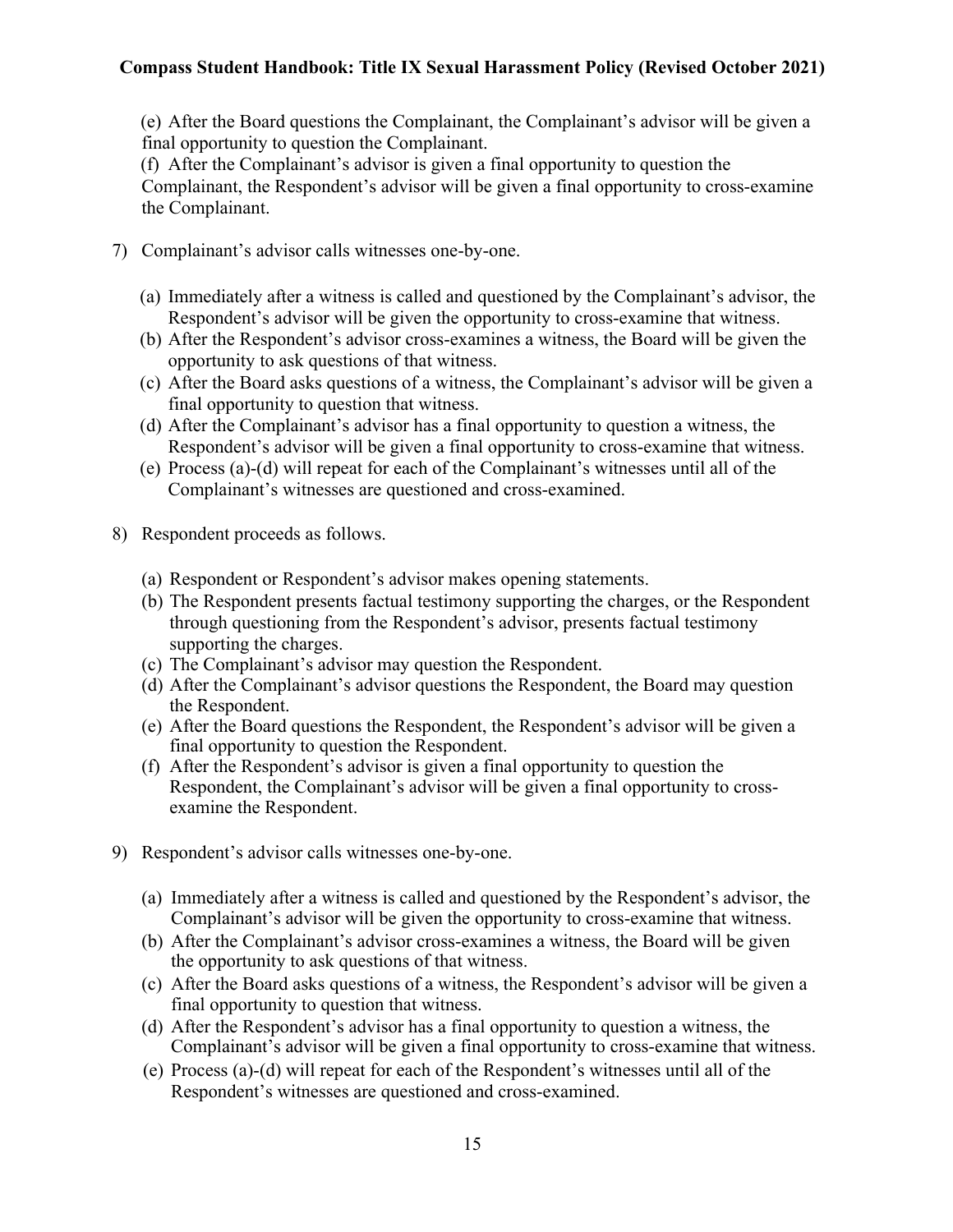- 10) The Board will call and question any witnesses that it requested come to the hearing that were not requested by either the Complainant or the Respondent. These witnesses will be called and questioned one-by-one.
	- (a) After the Board calls and questions a witness, the Complainant's advisor will be given the opportunity to cross-examine that witness.
	- (b) After the Complainant's advisor is given the opportunity to cross-examine that witness, the Respondent's advisor will be given the opportunity to cross-examine that witness.
- 11) The Investigator(s) will serve as the last witness. As a witness, the Investigator(s) will not make any recommendations regarding a final determination regarding responsibility.
	- (a) Complainant's advisor may question the Investigator(s).
	- (b) Respondent's advisor may question the Investigator(s).
	- (c) The Board may question the Investigator(s).
	- (d) The Complainant's advisor will be given a final opportunity to question the Investigator(s).
	- (e) The Respondent's advisor will be given a final opportunity to question the Investigator(s).
	- (f) If there are multiple Investigators, process (a)-(e) will repeat for each Investigator until all of the Investigators are questioned and cross-examined.
- 12) Summary by Complainant.
- 13) Summary by Respondent.
- 14) The Chairperson excuses all witnesses, advisors, the Complainant and the Respondent so that the Board can go into deliberations (confidential). The Director of Community Standards shall not be present at deliberations but shall remain available to the Board to provide information after a verdict for the purposes noted below in paragraph (18).
- 15) The Board shall review and evaluate, objectively, all relevant evidence under the standard of "preponderance of the evidence."
- 16) The Board shall vote on each charge separately "responsible" or "not responsible."
- 17) Voting shall be by open ballot.
- 18) If the Respondent is found "responsible," the Director of Community standards shall report to the Board any past disciplinary matters and sanctions in the accused student's file.
- 19) The Board shall recommend sanctions within the progressive discipline model.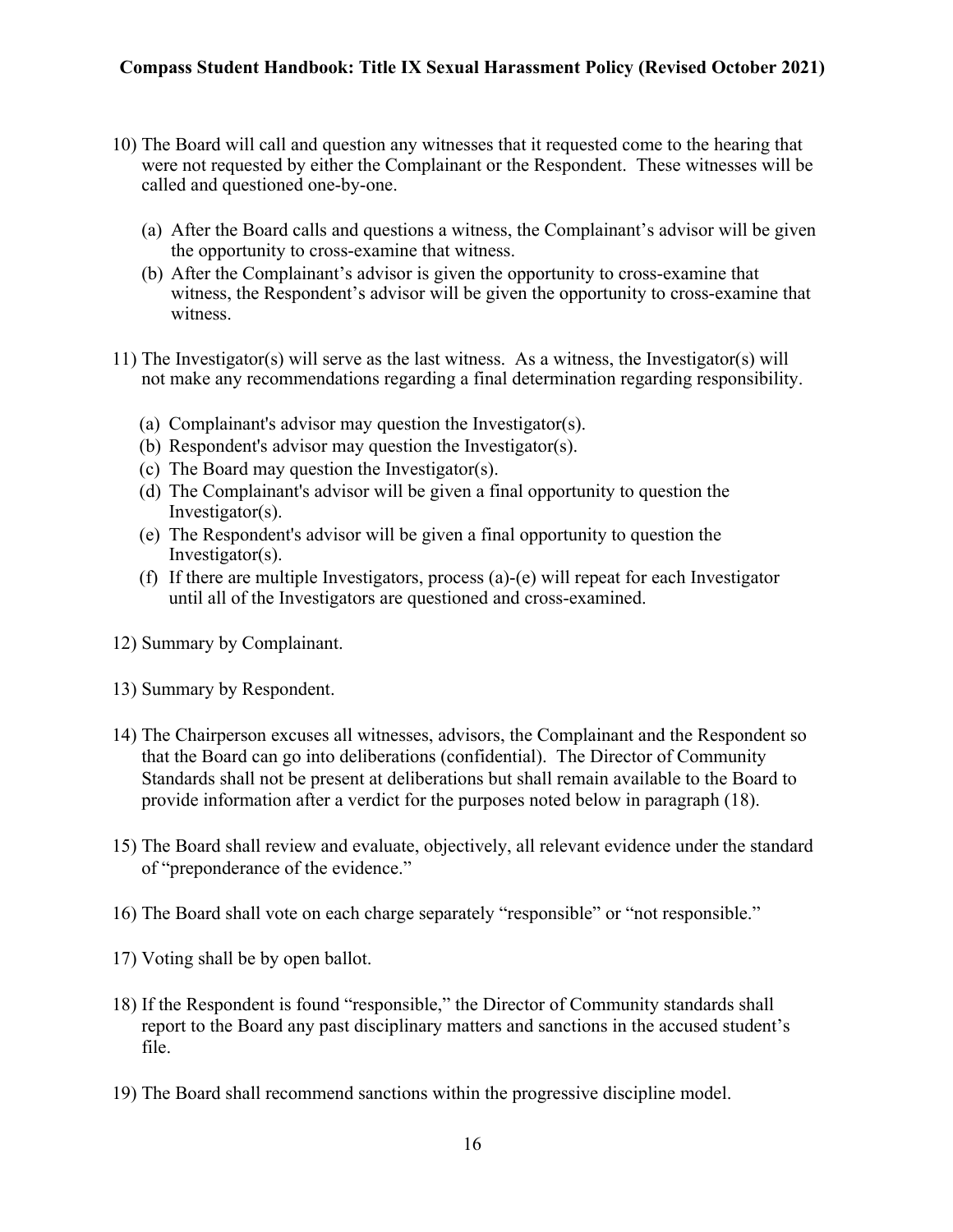20) The Board has seven business days to render their decision and notify the Title IX Coordinator/Compliance Officer.

(a) Upon the receipt of the decision, the Title IX Coordinator/Compliance Officer will notify, simultaneously, both parties of its decision, in writing, within two business days.

(b) The Complainant and the Respondent will then meet with the Title IX Coordinator/Compliance Officer if necessary to discuss the results of the case. (c) Follow-up meetings may occur if necessary.

# **L. Written Notification of Hearing Outcomes**

The written determination will include:

- An identification of the allegations that potentially constituted sexual harassment.
- A description of the procedural steps that Albright took starting from the time it received the Complainant's formal complaint and ending with the period at which the Board reached its determination. This description of the procedural steps that Albright took will include a review of any notifications it made to the parties, interviews that were conducted with parties and witnesses, site visits, methods used to gather other evidence, and a review of hearings held.
- Findings of fact that support the determination reached.
- Conclusions that Albright reached by applying its code of conducts to the facts.
- A statement and an explanation regarding the result reached for each allegation made by a Complainant.
- A determination regarding responsibility.
- A statement regarding any sanctions Albright will impose on the Respondent.
- A discussion regarding whether any of the remedies offered to the Complainant will be provided by Albright.
- An overview of the procedures and permissible reasons for either the Complainant or the Respondent to seek an appeal.

The Title IX Coordinator/Compliance Officer will bear the responsibility for the effective implementation of any remedies that are provided.

If the Respondent is found responsible and a sanction is assessed, the Respondent will be given a deadline for completion.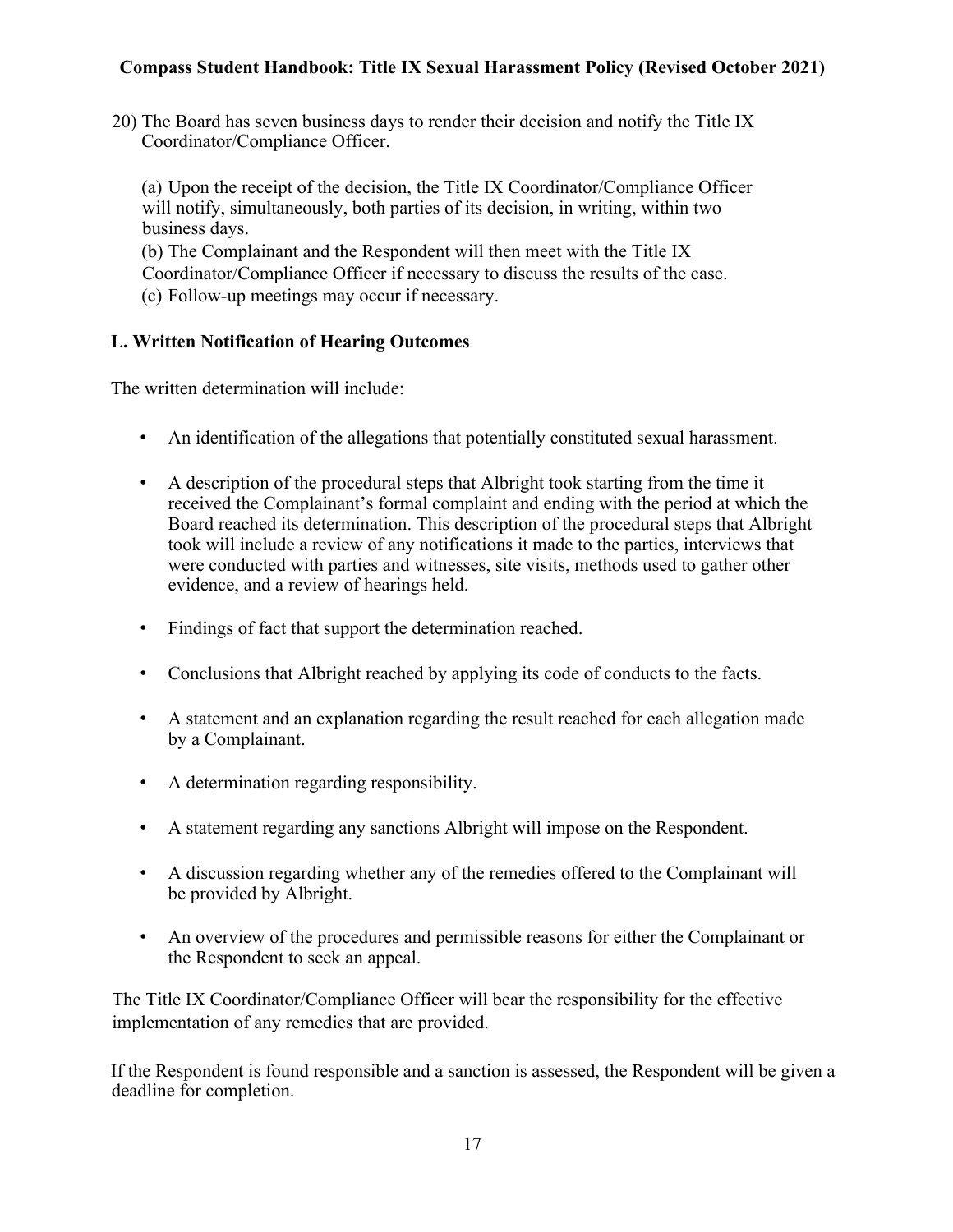If the Respondent fails to complete sanctions by the assigned deadline, the Respondent will be found "responsible" for not complying. Consequences may include, but are not limited to:

- 1) Accounts will be held so that students may not register for their next classes and no activity can be made with the account.
- 2) Students who are in their last year will have their diplomas withheld until all outstanding sanctions have been completed.
- 3) Fines
- 4) Removal from housing
- 5) Suspension/expulsion

The Senior Vice President of Student and Campus Life must maintain records for the safety and protection of the college community as a whole. Disciplinary records will be maintained, including those that result in a finding of "not responsible" for a violation through graduation and then will be expunged seven years after a student's graduation.

Disciplinary records are maintained indefinitely for non-graduates and for students who have not completed their sanctions to protect the college community.

#### **M. Informal Resolutions**

After the filing of a formal complaint, parties are never required to agree to an informal resolution process. Moreover, Albright will not explore an informal resolution process in cases involving sexual assault or rape, and it will not be offered to resolve allegations that an employee sexually harassed a student. However, when appropriate, Albright may explore pursuing an informal resolution. Prior to pursuing an informal resolution, both parties must voluntarily agree, in writing, to enter the informal resolution process.

When pursuing an informal resolution, Albright will provide written notice to the parties disclosing:

- The allegations
- The requirements of the informal resolution, including any circumstances under which it precludes a party from resuming a formal complaint arising from the same allegations.

Please note that, prior to agreeing to enter any informal resolution process, both parties have the right, at any time, to withdraw from the informal resolution process and resume the formal investigation and adjudication that commences upon filing a complaint.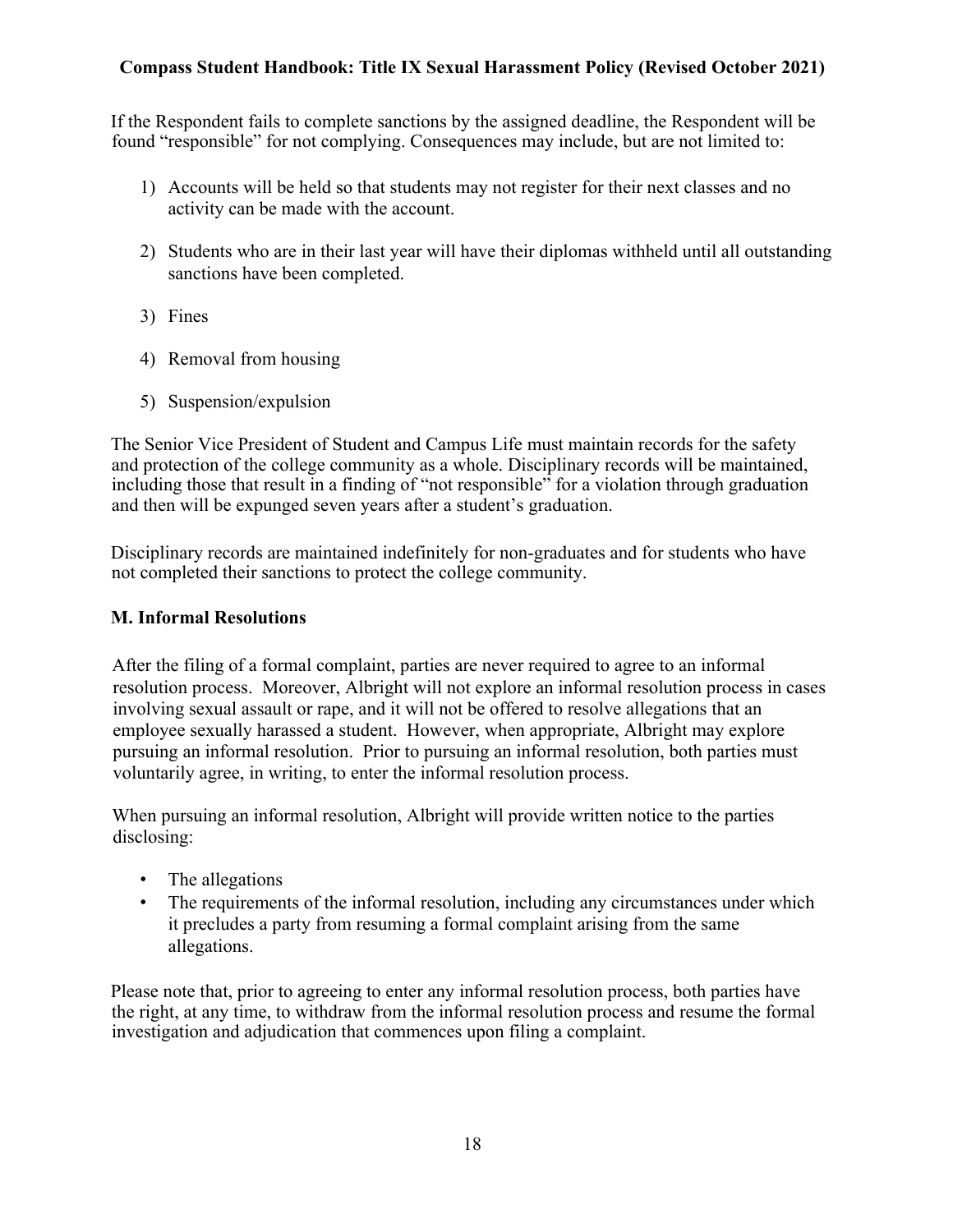Finally, those that oversee any informal resolution process will have no conflict of interest or bias for or against Complainants or Respondents generally, as well no conflict of interest or bias for or against any individual Complainant or Respondent.

#### **N. Sanctions**

At times, there may be one or more sanctions imposed if the student is found "responsible." A student who has the sanction off campus is required to pay for their own travel expenses or any other additional expenses that may occur.

#### **Student Sanctions (defined in Student Handbook) include but are not limited to:**

- Warning
- No Contact Order
- Probation
- Required Counseling
- Removal from or Relocation of Housing Assignment
- Suspension
- Expulsion
- Withholding Diploma
- Revocation of Degree
- Organizational Sanctions
- Other Actions

#### **O. Remedies**

The Title IX Coordinator (or designee) may provide interim remedies intended to address the short-term effects of harassment, discrimination and/or retaliation, i.e., to redress harm to the alleged victim and the community and to prevent further violations. The college will keep interim remedies and actions as private as possible.

Remedies may include but are not limited to:

- Referral to counseling and health services
- Education to the community
- Altering the housing situation of the responding party or reporting party (resident student or resident employee (or the alleged victim, if desired))
- Exclusion from education or extracurricular activities as may be necessary for the safety and welfare of the reporting party or the campus community
- Altering work arrangements for employees
- Providing campus escorts
- Providing transportation accommodations
- Implementing contact limitations between the parties
- Offering adjustments to academic deadlines, course schedules, etc.
- A Timely Warning to the College community may be communicated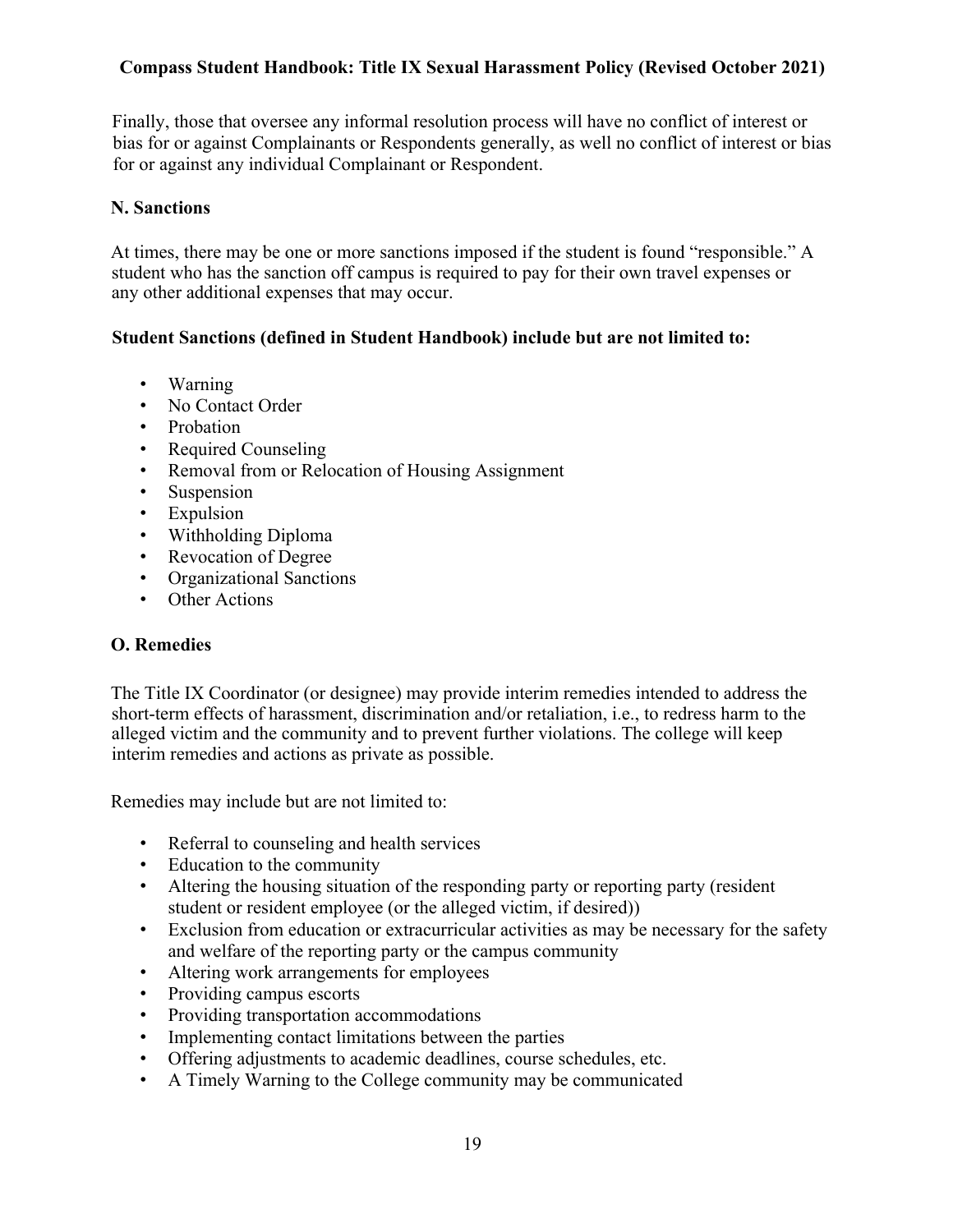Pursuant to 34 C.F.R 106.44(c) and (d), the College may interim suspend or place on administrative leave a student, employee or organization pending the completion of an investigation and resolution, particularly when in the judgment of the appropriate College Official in consultation with the Title IX Coordinator, the safety or well-being of any member(s) of the campus community may be jeopardized by the presence on-campus of the responding party or the ongoing activity of a student organization whose behavior is in question. In all cases in which an interim suspension or administrative leave is imposed, the student, employee or student organization will be given the opportunity to meet with the Title IX Coordinator prior to such suspension being imposed, or as soon thereafter as reasonably possible, to show cause why the suspension should not be implemented. The College through the appropriate official has sole discretion to implement or stay an interim suspension under any applicable policies, and to determine its conditions and duration. Violation of an interim suspension under this policy is grounds for expulsion (student) or termination (faculty member or employee).

During an interim suspension or administrative leave, a student or employee may be denied access to college housing and/or the college campus/facilities/events. As determined by the appropriate administrative officer, Title IX Coordinator or designee, this restriction can include classes and/or all other college activities or privileges for which the student might otherwise be eligible. At the discretion of the appropriate administrative officer, Title IX Coordinator or designee, alternative coursework options may be pursued to ensure as minimal an impact as possible on the responding party.

The institution will maintain as confidential any accommodations or protective measures, provided confidentiality does not impair the institution's ability to provide the accommodations or protective measures.

#### **P. Dismissal or Consolidation of Formal Complaints**

Albright will investigate the allegations in a formal complaint, but, for purposes of Title IX, after its investigation, Albright must dismiss formal complaints in the following circumstances:

- When the conduct alleged in the formal complainant would not constitute sexual harassment even if proved.
- When the conduct alleged, even if proved, did not occur in Albright's education program or activity.
- When the conduct alleged, even if proved, did not occur against a person in the United States.

For purposes of Title IX, at any time during an investigation or hearing, Albright may dismiss formal complaints in the following circumstances: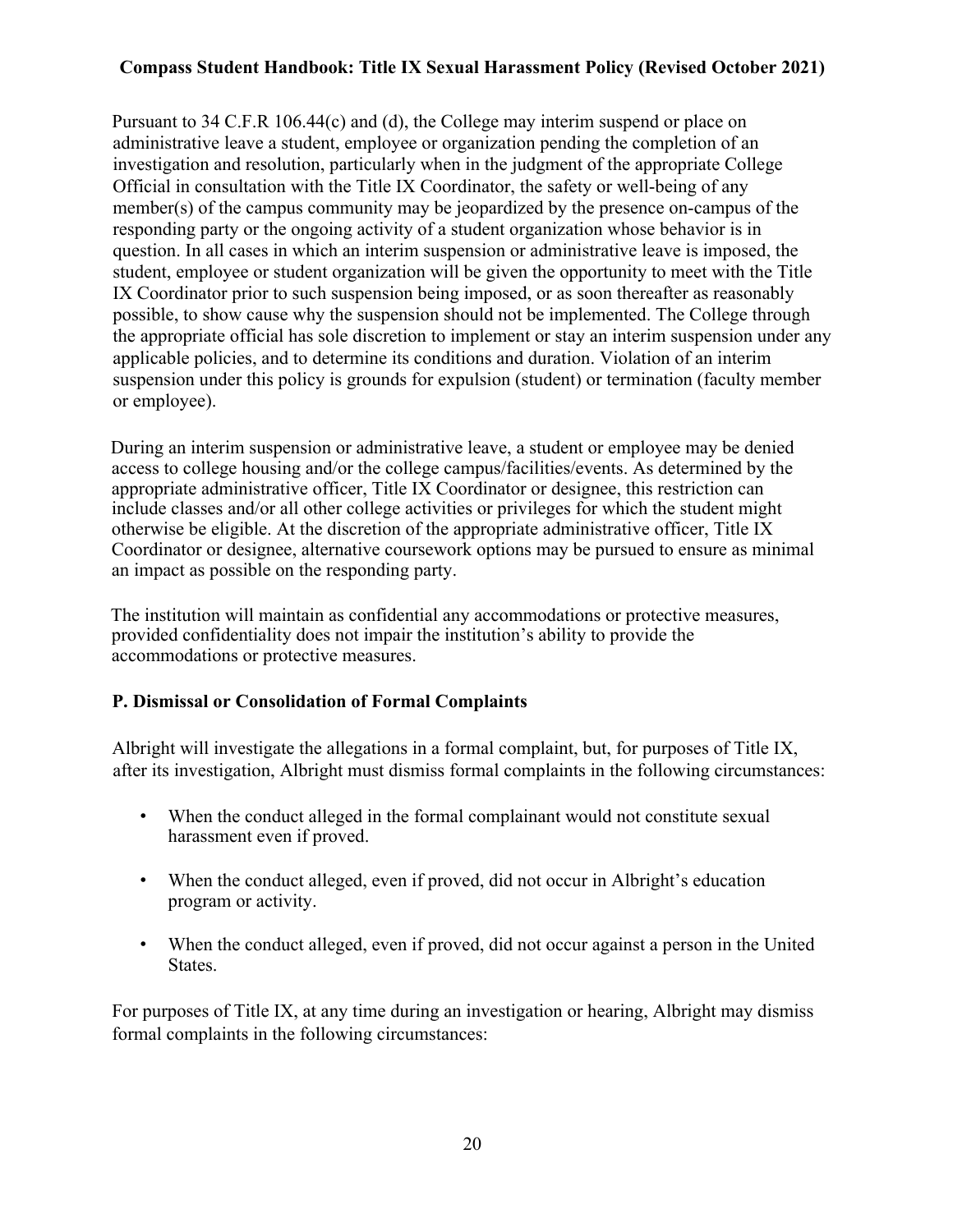- When a Complainant notifies the Title IX Coordinator/Compliance Officer in writing that the Complainant would like to withdraw the formal complaint or any allegations in it.
- When the Respondent is no longer enrolled or employed by Albright.
- When specific circumstances prevent Albright from gathering evidence sufficient to reach a determination as to the formal complaint or its allegations.

Upon any dismissal required or permitted for the purpose of Title IX, Albright will send a written notice of the dismissal, along with the reasons for it, simultaneously to both parties.

For purposes of Title IX, when the allegations of sexual harassment arise out of the same facts or circumstances, Albright may consolidate formal complaints:

- That involve allegations of sexual harassment against more than one Respondent.
- That involve allegations of sexual harassment by more than one Complainant against one or more Respondents.
- That involves allegations of sexual harassment by one party against the other party.

## **Q. Appeals**

Both a Complainant and a Respondent may appeal a hearing decision. Likewise, students have a right to appeal decisions Albright makes to dismiss a formal complaint.

The student must file a written appeal directly to the Senior Vice President of Student and Campus Life (or designee) within seven business days of receipt of the decision.

The basis of appeal must meet one of the following criteria: (i) a procedural irregularity that affected the outcome of the matter; (ii) new evidence becomes available that was not reasonably available at the time the determination or dismissal was made that could affect the outcome of the matter; or (iii) the Title IX Coordinator/Compliance Officer, Investigator(s), or decisionmakers(s) had a conflict of interest or bias against Complainants or Respondents generally or against the individual Complainant or Respondent that affected the outcome of the matter.

Please note that, at the hearing, both parties will be given the opportunity to challenge the participation of a specific hearing Board member on that grounds that a Board member has a bias against Complainants or Respondents generally or against the Complainant or Respondent individually. If, when given the opportunity to challenge the participation of a specific hearing Board member, a party fails to raise any known concerns in these regards, then that party may waive their right to raise those same concerns as a ground for an appeal.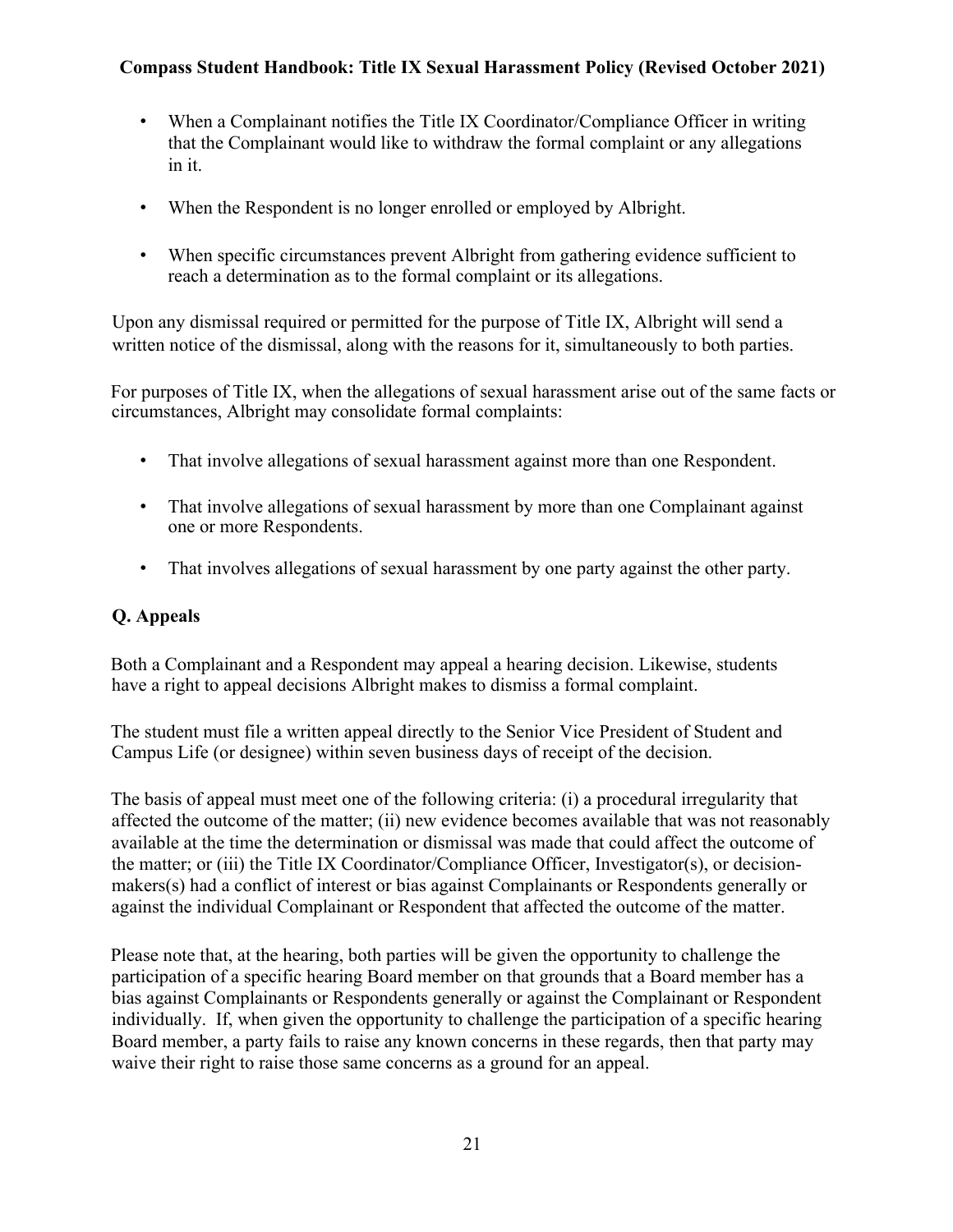When one party makes an appeal, the other party will be notified in writing of the appeal filed.

The decision-maker(s) for the appeal will not be the same individual(s) that made a determination regarding responsibility or that decided to dismiss a formal complaint. Likewise, the decision-makers for an appeal will not be an Investigator or the Title IX Coordinator/Compliance Officer. Also, the decisionmaker for an appeal will not have a conflict of interest or bias for or against Complainants or Respondents generally or for or against the individual Complainant or Respondent.

On appeal, a written determination will be made within 15 business days that describes the result of the appeal as well as the rationale behind it. Both parties will be notified simultaneously of the appeal decision in writing. The appeal decision is final, but, upon receiving the appeal decision, both parties will have 7 business days to submit a written statement supporting the outcome of the appeal or challenging it.

# **R. Records**

For at least seven years, Albright will maintain records of:

- Any informational meetings recorded as a part of the Title IX grievance process.
- Each sexual harassment investigation and any determination regarding responsibility.
- The recording or transcript of any Board hearing.
- Sanctions imposed on any Respondent.
- Remedies provided to any Complainant.
- Any appeal regarding a determination of responsibility, as well as the results of the appeal.
- Any informal resolution, as well as the results of any informal resolution.
- All materials used to train Title IX Coordinators, Investigators, decision-makers, and any person who facilitates an informal resolution process.
- A record of any actions, including supportive measures taken, in response to a report or formal complaint of sexual harassment.

#### **S. Delays for Good Cause**

Throughout the grievance process, Albright has the right to institute temporary delays for good cause. Good cause may include, but is not limited to, considerations such as the absence of a party, a party's advisor, or a witness; concurrent law enforcement activity, or the need for language assistance or accommodation of disabilities. Upon instituting any delay in the grievance process, the Office of Community Standards will provide the Complainant and the Respondent with written notice of the delay and the reasons for it.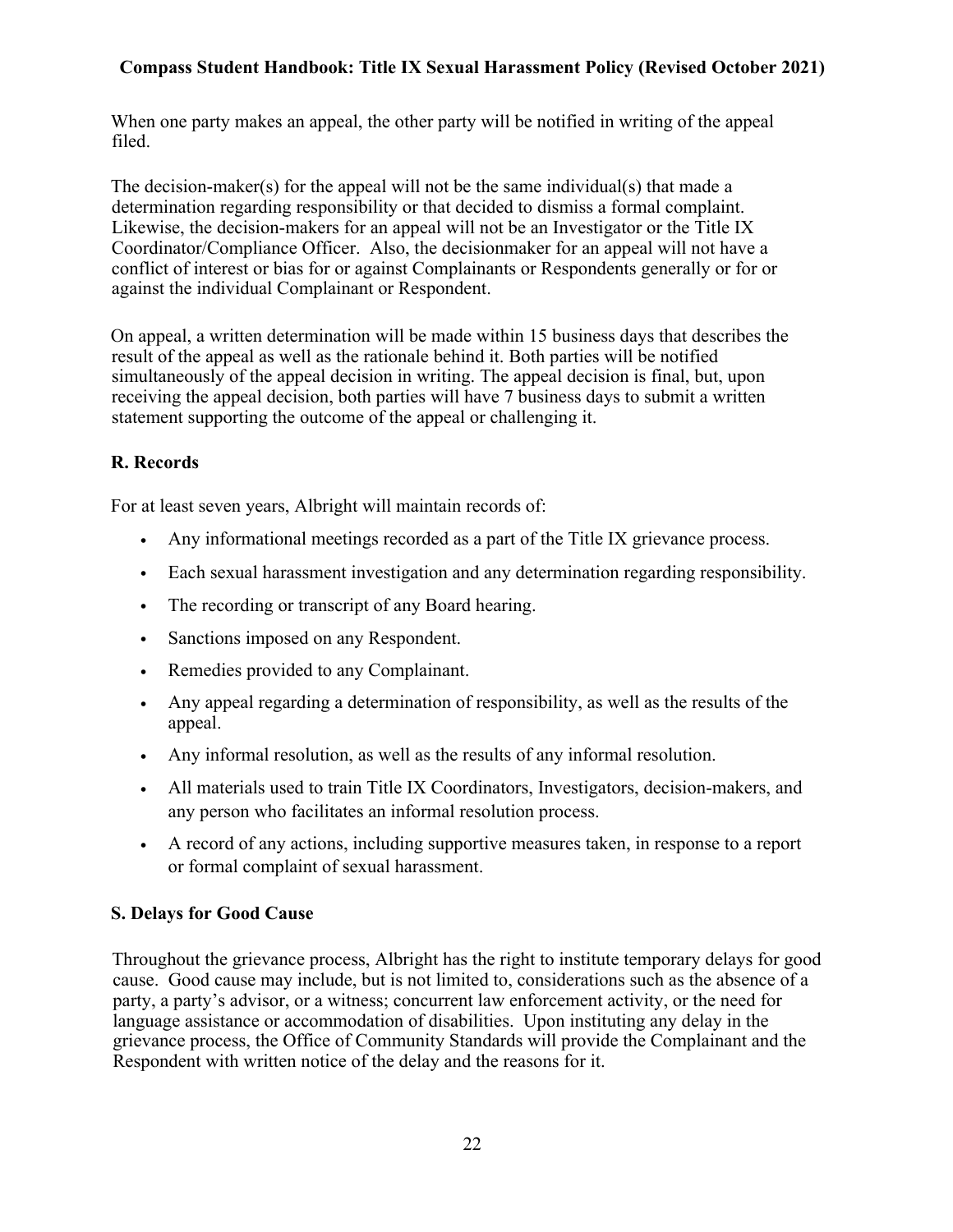### **T. Retaliation**

Albright prohibits any retaliation against any individual for the purpose of interfering with any right or privilege secured by Title IX or because an individual has made a report or complaint, testified, assisted, or participated or refused to participate in any manner in an investigation, proceeding, or hearing. Retaliation includes, but is not limited to, intimidation, threats, coercion, punishment, or discrimination. Intimidation, threats, coercion, or discrimination, including charges against an individual for code of conduct violations that do not involve sex discrimination or sexual harassment, but arise out of the same facts or circumstances as a report or complaint of sex discrimination, or a report or formal complaint of sexual harassment, for the purpose of interfering with any right or privilege secured by Title IX or this part, constitutes retaliation. Any complaints involving retaliation may be submitted to Title IX Coordinator/Compliance Officer so that they can be handled in an appropriate manner.

## **U. Definitions**

**Advisor**: An individual who has agreed to assist a Respondent or Complainant during a Community Standards Hearing. Parties are entitled to an advisor of their choice, and their advisor may be, but is not required to be, an attorney. At a hearing, a party's advisor questions the other party, witnesses, and conducts cross examination. Unless they are an advisor, attorneys, friends, parents, and family members are not permitted to sit in the hearing room.

**Business Day:** A business day includes all days the college is in session as well as regular workdays even if the college is not in session.

**Chairperson**: For Board hearings, the Chairperson convenes the Board for meetings and hearings. The Chairperson is a voting member of the Board. At a hearing, the Chair publicly communicates the Board's decisions regarding relevancy determinations. If the Chairperson cannot serve for a particular case, they can appoint a temporary Chairperson.

**College Official**: Includes any person employed by the college, performing assigned administrative or professional responsibilities.

**College Premises**: Buildings or grounds owned, leased, operated, controlled or supervised by the college.

**Complainant**: A Complainant is an individual who is alleged to be the target of conduct that could constitute sexual harassment.

**Consent**: Written Consent: It is an explicit and verifiable expression of permission. Explicit verbal consent: Saying "yes" to a specific activity.

**Evidence**: Complainants and Respondents may bring evidence or exhibits to a Board hearing. The Board will consider, objectively, all relevant evidence when deliberating a case.